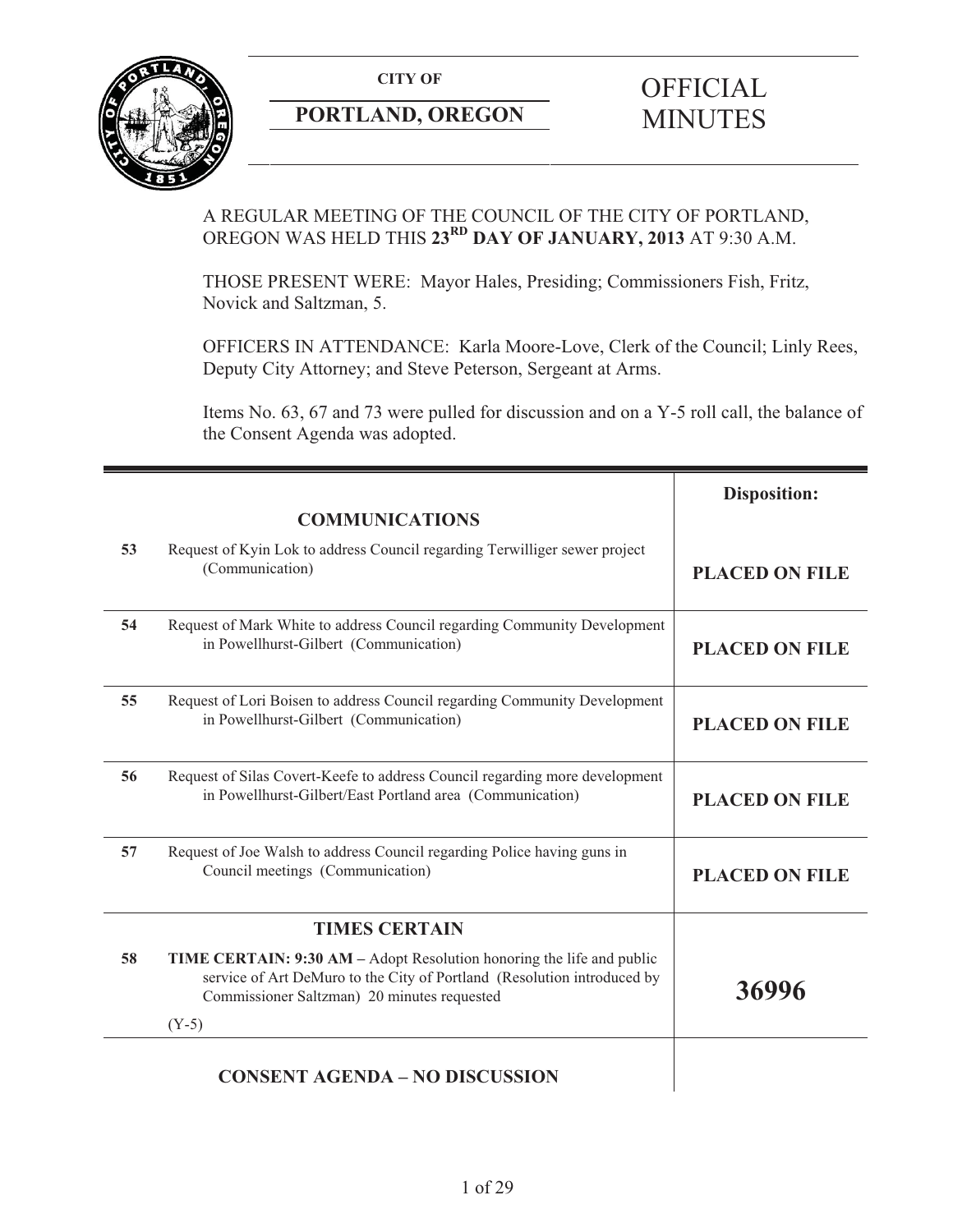|       | $J$ anuary 20, 2010                                                                                                                                                                                                                               |                                                                                             |
|-------|---------------------------------------------------------------------------------------------------------------------------------------------------------------------------------------------------------------------------------------------------|---------------------------------------------------------------------------------------------|
| 59    | Reappoint Brian Lessler and appoint Katie Such and Jorge Guzman to the<br>Home Forward Board of Commissioners (Resolution introduced by<br>Mayor Hales and Commissioner Fish)                                                                     | 36994                                                                                       |
|       | $(Y-5)$                                                                                                                                                                                                                                           |                                                                                             |
|       | <b>Mayor Charlie Hales</b>                                                                                                                                                                                                                        |                                                                                             |
|       | <b>Bureau of Planning &amp; Sustainability</b>                                                                                                                                                                                                    |                                                                                             |
| 60    | Authorize an Intergovernmental Agreement for 2013-15 with Portland State<br>University in the amount of \$127,139 to implement the Single Family<br>Weight Study for Bureau of Planning and Sustainability (Second<br>Reading Agenda 41)          | 185861                                                                                      |
|       | $(Y-5)$                                                                                                                                                                                                                                           |                                                                                             |
|       | <b>Office of Management and Finance</b>                                                                                                                                                                                                           |                                                                                             |
| $*61$ | Authorize upgrade of sedan to SUV for use by Fire Bureau (Ordinance)                                                                                                                                                                              | 185862                                                                                      |
|       | $(Y-5)$                                                                                                                                                                                                                                           |                                                                                             |
| $*62$ | Grant a temporary revocable permit to LightSpeed Networks Inc. for<br>telecommunications services and establish terms and conditions<br>(Ordinance)                                                                                               | 185863                                                                                      |
|       | $(Y-5)$                                                                                                                                                                                                                                           |                                                                                             |
| 63    | Grant a franchise to Lucid Energy, Inc. for a renewal energy project in<br>conjunction with the Water Bureau for a period of 20 years (Ordinance)                                                                                                 | <b>REFERRED TO</b><br><b>COMMISSIONER OF</b><br><b>FINANCE AND</b><br><b>ADMINISTRATION</b> |
| 64    | Grant a franchise to Tata Communications (America) Inc. for<br>telecommunications services for a period of ten years (Ordinance)                                                                                                                  | <b>PASSED TO</b><br><b>SECOND READING</b><br><b>FEBRUARY 27, 2013</b><br>AT 9:30 AM         |
|       | <b>Commissioner Nick Fish</b><br><b>Position No. 2</b>                                                                                                                                                                                            |                                                                                             |
|       | <b>Portland Housing Bureau</b>                                                                                                                                                                                                                    |                                                                                             |
| 65    | Approve, deny and terminate Homebuyer Opportunity limited Tax Exemptions<br>as of December 31, 2012 (Resolution)                                                                                                                                  | 36995                                                                                       |
|       | $(Y-5)$                                                                                                                                                                                                                                           |                                                                                             |
| $*66$ | Amend Intergovernmental Agreement with Multnomah County Department of<br>County Human Services to add funds for flexible client assistance for<br>Veterans (Ordinance; amend Contract No. 30002899)                                               | 185864                                                                                      |
|       | $(Y-5)$                                                                                                                                                                                                                                           |                                                                                             |
| $*67$ | Amend the expenditure authorization for subrecipient contract with Transition<br>Projects, Inc. for an additional \$269,000 for services to operate Women's<br>Winter Shelter and provide for payment (Ordinance; amend Contract No.<br>32000784) | 185871                                                                                      |
|       | $(Y-5)$                                                                                                                                                                                                                                           |                                                                                             |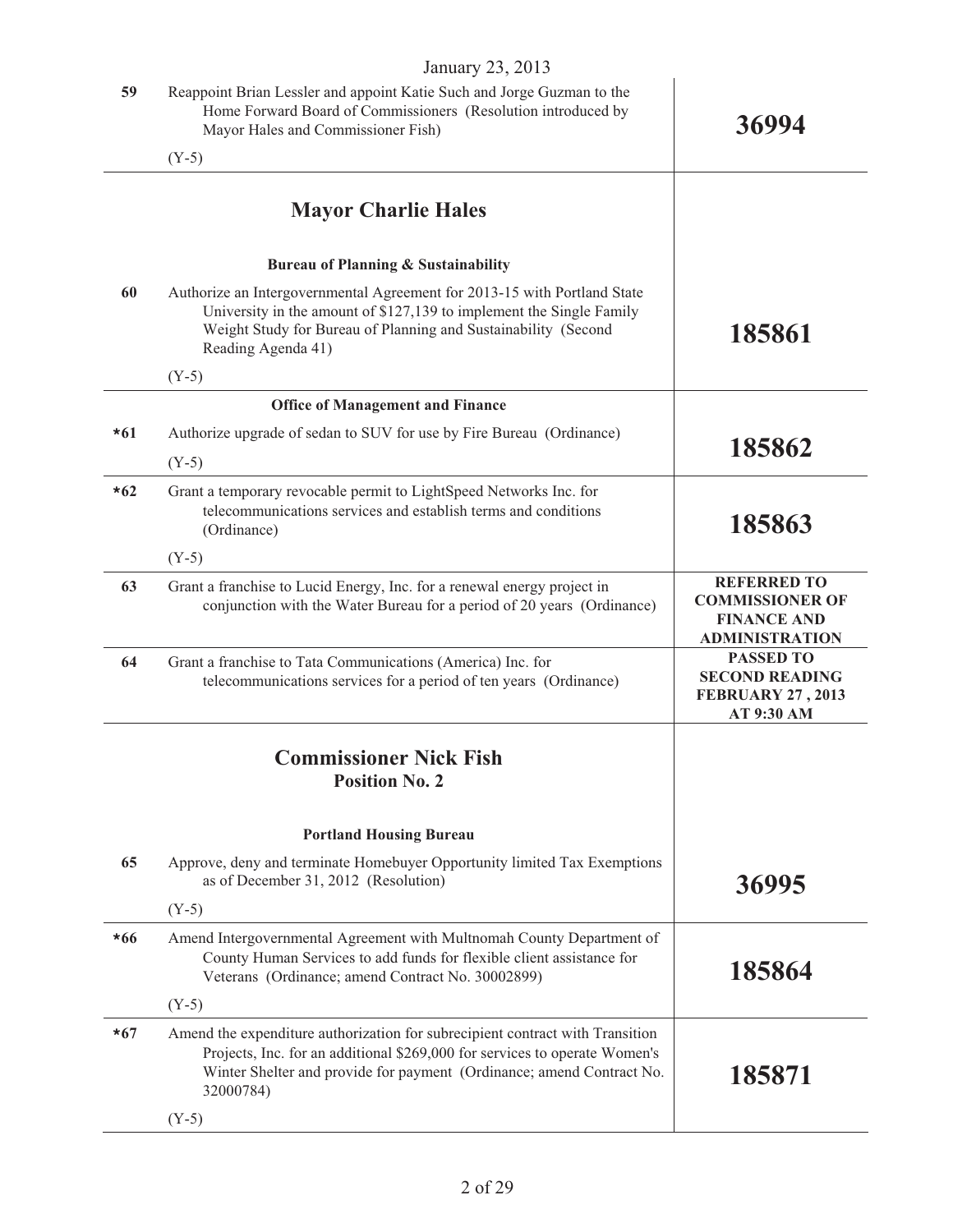# **Commissioner Dan Saltzman Position No. 3**

|    | <b>Bureau of Environmental Services</b>                                                                                                                                                                                                                                                                                                                                                      |                                                                                                         |
|----|----------------------------------------------------------------------------------------------------------------------------------------------------------------------------------------------------------------------------------------------------------------------------------------------------------------------------------------------------------------------------------------------|---------------------------------------------------------------------------------------------------------|
| 68 | Authorize contract with HDR Engineering, Inc. for professional engineering<br>services for the Columbia Boulevard Wastewater Treatment Plant Biogas<br>Utilization Project E10033 (Ordinance)                                                                                                                                                                                                | <b>PASSED TO</b><br><b>SECOND READING</b><br><b>JANUARY 30, 2013</b><br>AT 9:30 AM                      |
| 69 | Authorize a contract and provide for payment for the construction of the SE 2 <sup>nd</sup><br>Ave, SE 3 <sup>rd</sup> Ave, and SE Alder St Consolidation Project BES Job No.<br>E08847 (Second Reading Agenda 45)<br>$(Y-5)$                                                                                                                                                                | 185865                                                                                                  |
| 70 | Authorize the Director of the Bureau of Environmental Services or his<br>designee to enter into participation agreements with private property<br>owners in the RDII Program Pilot Project areas for rehabilitation of<br>private sewer service laterals to remove inflow and infiltration into the<br>public sewer conveyance and treatment system (Second Reading Agenda<br>46)<br>$(Y-5)$ | 185866                                                                                                  |
| 71 | Authorize a contract and provide for payment for the construction of the Upper<br>Hillsdale Sub-Basin RDII Pilot Project No. E10472 (Second Reading<br>Agenda 47)<br>$(Y-5)$                                                                                                                                                                                                                 | 185867                                                                                                  |
| 72 | Authorize a contract and provide for payment for the construction of the SE<br>Clay Green Street Project BES Project No. E10007 (Second Reading<br>Agenda 48)<br>$(Y-5)$                                                                                                                                                                                                                     | 185868                                                                                                  |
|    | <b>City Auditor LaVonne Griffin-Valade</b>                                                                                                                                                                                                                                                                                                                                                   |                                                                                                         |
| 73 | Update Council procedures regarding publication of the Council Agenda<br>(Ordinance; amend Code Sections 3.02.020 and 3.02.030)<br>Motion to remove emergency clause: Moved by Saltzman and seconded by<br>Fish. $(Y-4; N-1$ Fritz)                                                                                                                                                          | <b>PASSED TO</b><br><b>SECOND READING</b><br><b>AS AMENDED</b><br><b>JANUARY 30, 2013</b><br>AT 9:30 AM |
|    | <b>REGULAR AGENDA</b><br><b>Mayor Charlie Hales</b>                                                                                                                                                                                                                                                                                                                                          |                                                                                                         |

**Bureau of Transportation**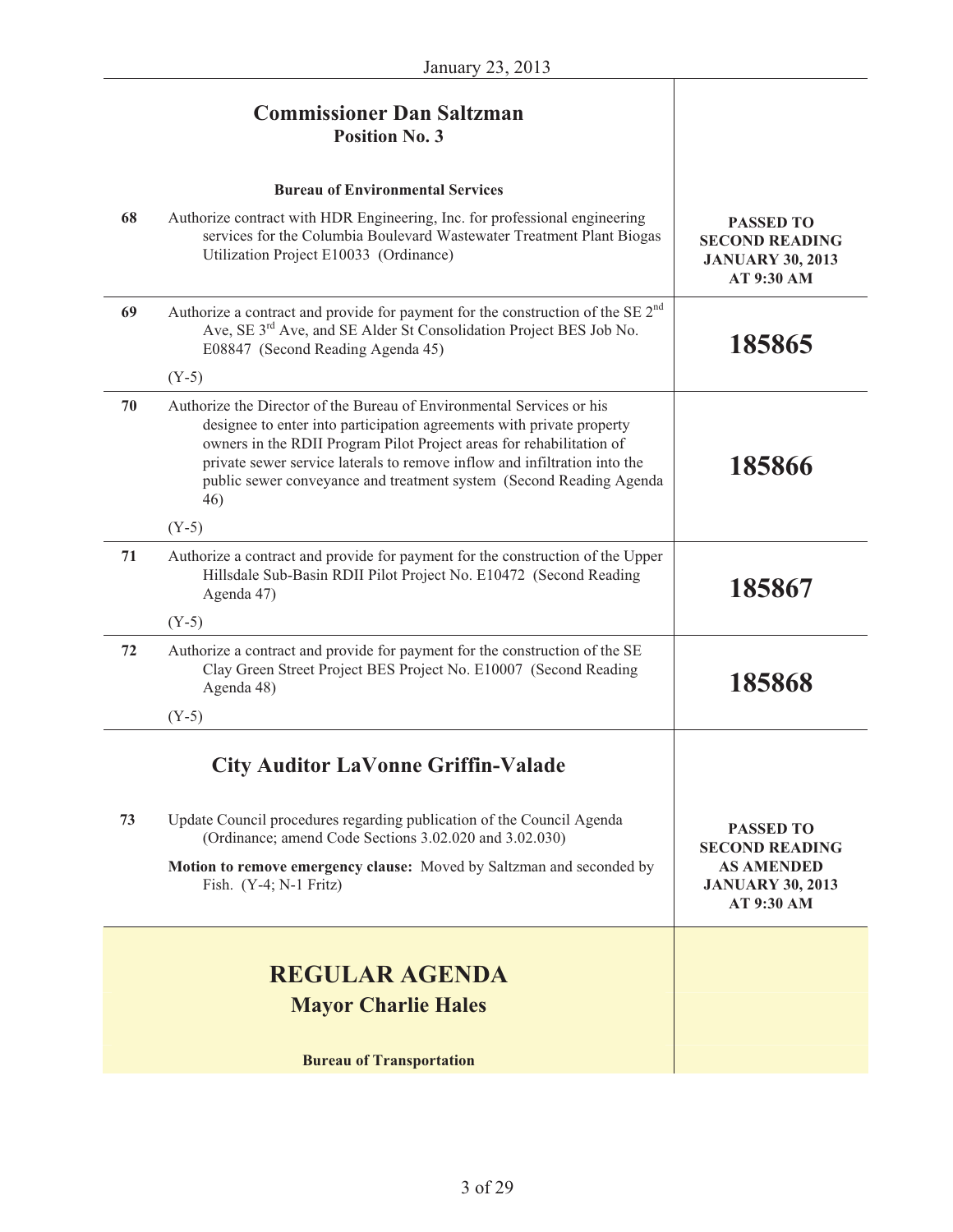| $*74$ | Amend contract with Portland Streetcar, Inc. to provide additional professional<br>services for project management and vehicle engineering services for<br>production of a domestically manufactured streetcar (Ordinance; amend<br>Contract No. 37119) 10 minutes requested | 185869                                                                                    |
|-------|------------------------------------------------------------------------------------------------------------------------------------------------------------------------------------------------------------------------------------------------------------------------------|-------------------------------------------------------------------------------------------|
|       | $(Y-5)$                                                                                                                                                                                                                                                                      |                                                                                           |
|       | <b>Office of Management and Finance</b>                                                                                                                                                                                                                                      |                                                                                           |
| 75    | Authorize contract with Oregon Iron Works, Inc. to manufacture, deliver and<br>attach one boathouse in the amount of \$1,690,100 (Procurement Report<br>$-$ RFP No. 114647)                                                                                                  | <b>ACCEPTED</b><br><b>PREPARE</b>                                                         |
|       | Motion to accept the report: Moved by Fish and seconded by Novick.                                                                                                                                                                                                           | <b>CONTRACT</b>                                                                           |
|       | $(Y-5)$                                                                                                                                                                                                                                                                      |                                                                                           |
|       | <b>Commissioner Dan Saltzman</b>                                                                                                                                                                                                                                             |                                                                                           |
|       | <b>Position No. 3</b>                                                                                                                                                                                                                                                        |                                                                                           |
|       |                                                                                                                                                                                                                                                                              |                                                                                           |
|       | <b>Bureau of Environmental Services</b>                                                                                                                                                                                                                                      |                                                                                           |
| 76    | Replace the Sewer User Charges Code for consistency of definitions,<br>clarification of terms and addition of enforcement measures (Second<br>Reading Agenda 50; replace Code Chapter 17.36; amend Code Section<br>17.34.020)                                                | 185870                                                                                    |
|       | $(Y-5)$                                                                                                                                                                                                                                                                      |                                                                                           |
|       | <b>Commissioner Steve Novick</b><br><b>Position No. 4</b>                                                                                                                                                                                                                    |                                                                                           |
| 77    | Pay award ordered by the Employment Relations Board in Portland Fire<br>Fighters' Association v. City of Portland (UP-013-10) on December 10,<br>2012, pending review by the Oregon Court of Appeals (Ordinance)<br>10 minutes requested                                     | <b>PASSED TO</b><br><b>SECOND READING</b><br><b>JANUARY 30, 2013</b><br><b>AT 9:30 AM</b> |
|       | At 11:24 a.m., Council adjourned.                                                                                                                                                                                                                                            |                                                                                           |

**LAVONNE GRIFFIN-VALADE**  Auditor of the City of Portland

Call

By Karla Moore-Love Clerk of the Council

For a discussion of agenda items, please consult the following Closed Caption File.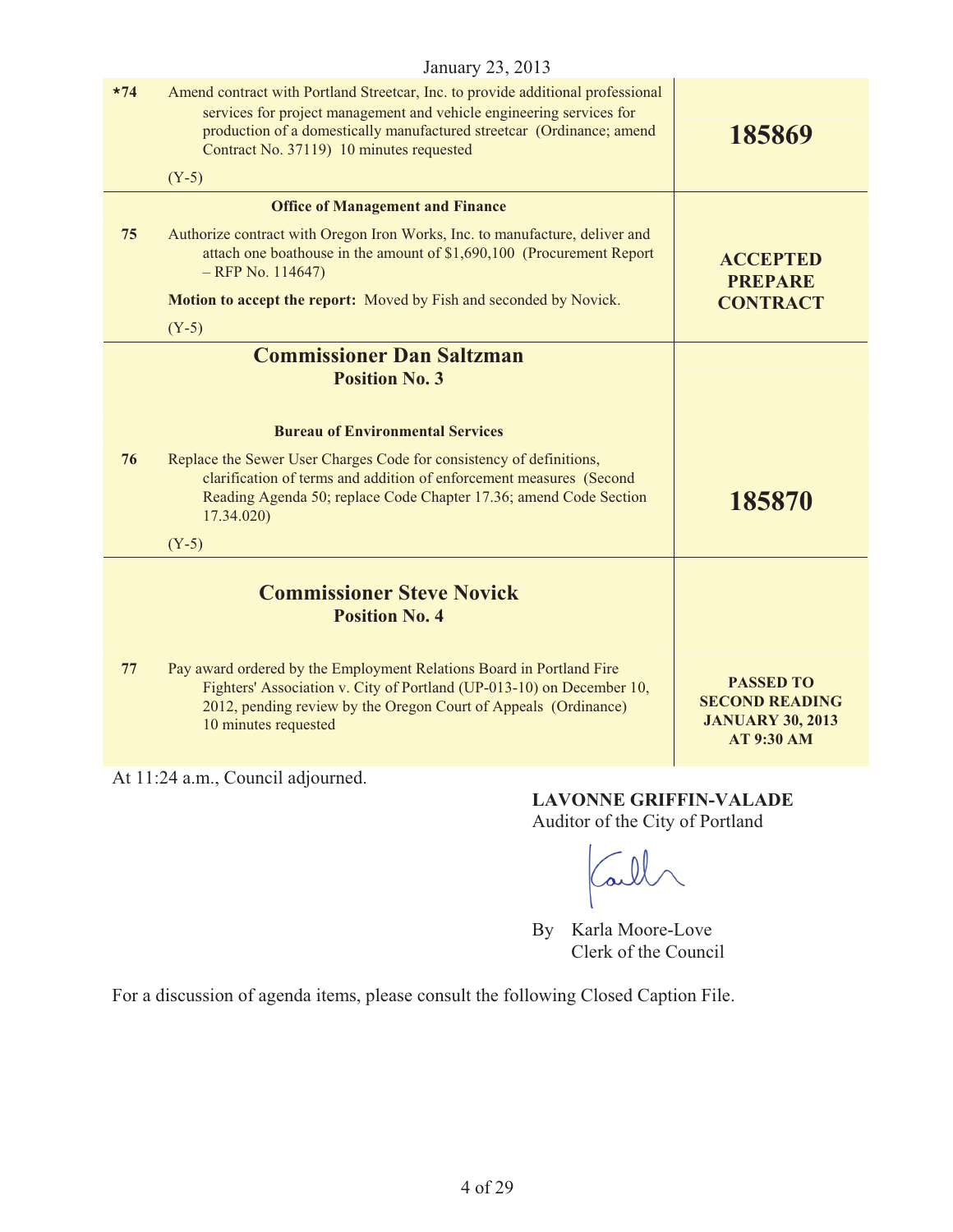## **WEDNESDAY, 2:00 PM, JANUARY 23, 2013**

## **DUE TO LACK OF AN AGENDA THERE WAS NO MEETING**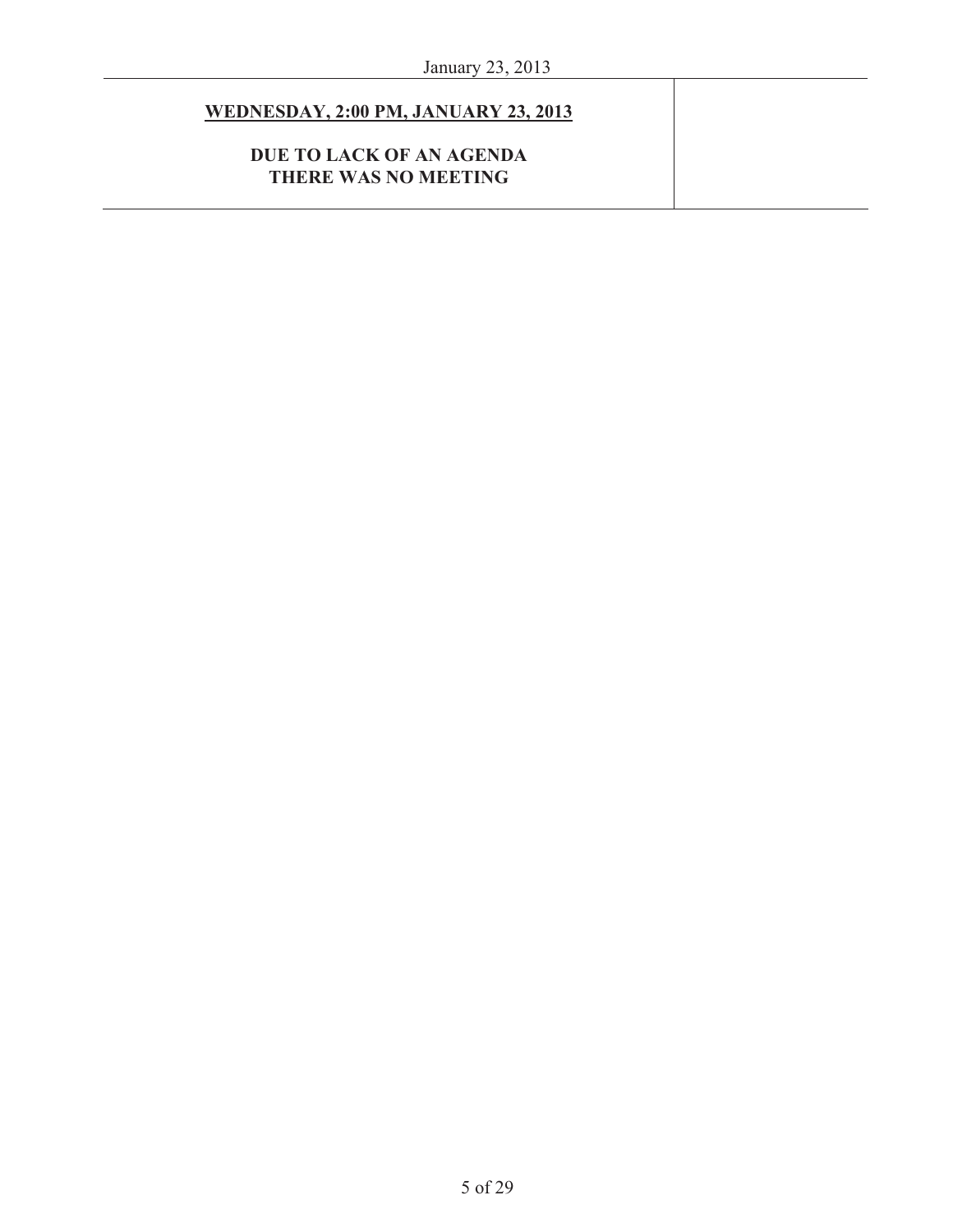## January 23, 2013 **Closed Caption File of Portland City Council Meeting**

This file was produced through the closed captioning process for the televised City Council broadcast and should not be considered a verbatim transcript. Key: **\*\*\*\*\*** means unidentified speaker.

## **JANUARY 23, 2013 9:30 AM**

**Hales:** Good morning, everyone. Welcome to the 9:30 session of the Portland city council on january 23rd. Council, please come to order. Karla, please call the roll.

**Fritz:** Here. **Fish:** Here. **Saltzman:** Here. **Novick:** Here.

**Hales:** Here. I understand we have a large group of students here this morning from a number of middle eastern countries who are here for a Portland class. Want to welcome you to Portland and the city council this morning. We're glad you are here. Thanks for coming. We have some, some communications items this morning. Karla will ask you each to come up in turn. If you have not done this before, if, when you come up, to speak, you have three minutes, and if you are representing an organization, please let us know, and then please do state your name for the record.

Thank you. Karla.

## **Item 53.**

**Moore-Love:** He is not able to make it and will be rescheduling.

**Hales:** Ok.

## **Item 54.**

**Hales:** Mr. White, there he is.

**Mark White:** Good morning, everyone, I am mark white, president of the powellhurst neighborhood association. I forgot my glasses. For the past few years the neighbors has been cultivating a project named gilbert place that would seek to bring much needed retail and commercial development along with housing to veterans to the southern end of southeast 122nd avenue. The project also includes a community kitchen, a community gathering space, and an international marketplace targeted to engage the numerous newcomers in our neighborhood. The project is designed to be both a jumping off entrepreneurial opportunity for local residents, as well as an attempt to prevent displacement through gentrification as the area finally begins to improve. A copy of the original concept paper along with several written copies of testimony, is included with the packet that I just gave you. And late last summer, a vacant piece of property situated for gilbert place and within the lents town center urban renewal area went up for sale. The powellhurst neighborhood association approved a request to ask the development commission for purchase the property and secure it for future development. The Portland development commission refused that request. Despite 30% of the urban renewal area within the boundaries of the association, powellhurst Gilbert has benefited little have being a urban renewal area. This project along with several other investments in the area has the potential to finally reverse the negative economic trends of the last several years, so clearly illustrated by the change in our reduced lunch rates from around 39% to just over 80% in just 15 years. We have -- we know from past history that council has the ability to influence the Portland development commission decisions as evidence by the restoration of 1.1 million in funding for leech botanical garden. We hope that council will show the same interest and effort as it did for the leach botanical garden for gilbert place and assist in our efforts to create a community-driven revitalization effort. By doing so, council will not only address the unintended results of the outer southeast community plan but solidify the public investments that have already been made in the area in the form of public housing projects. The city charter states that the Portland development commission shall implement the vision and goals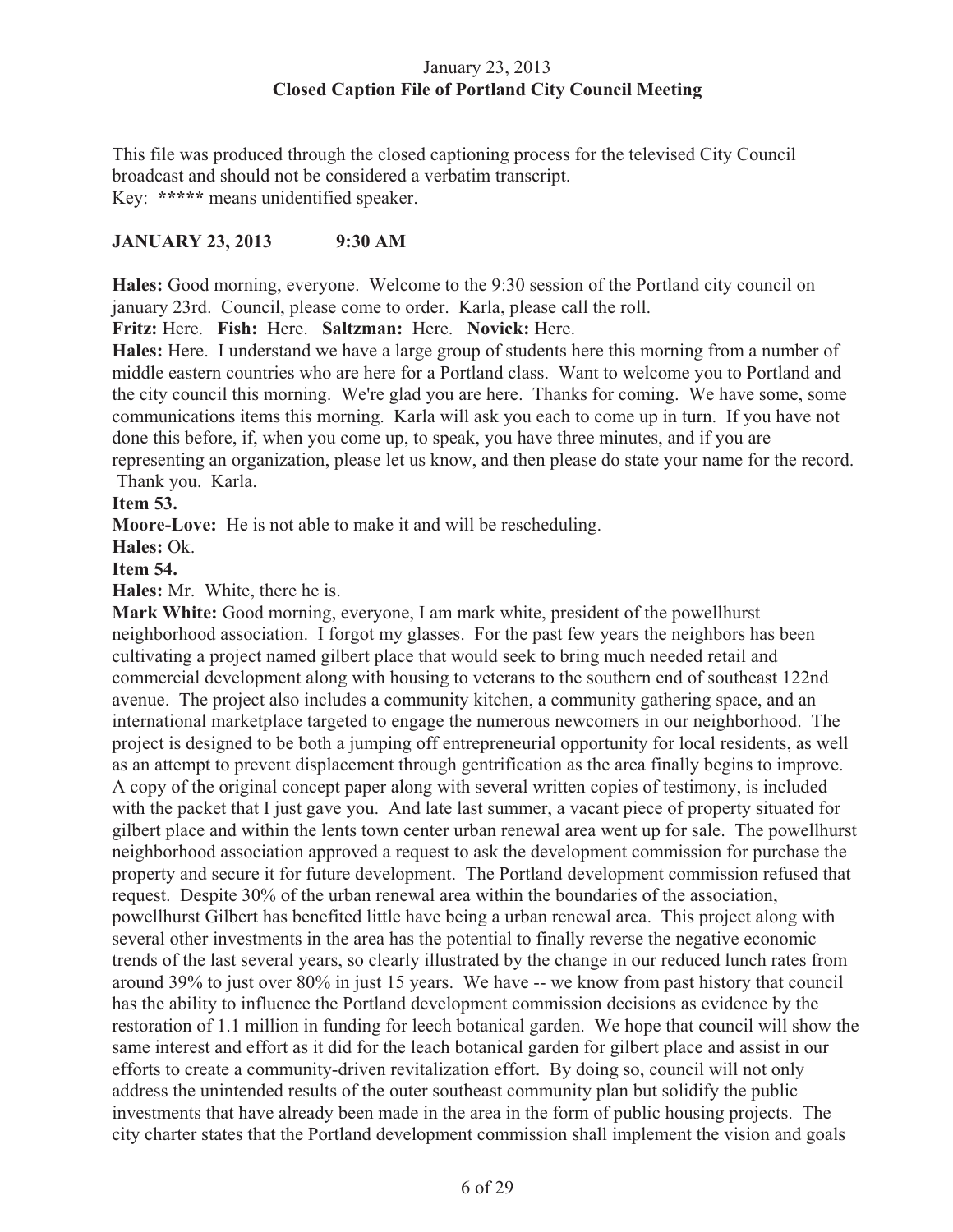of the city and advance social equity in carrying out the duties among other things. We feel gilbert place is a perfect illustration of the vision and goals and clearly, advances social equity and numerous other issues of critical importance to all Portlanders. It teaches people how to fish instead of giving them fish. Which is something that will create long lasting, sustainable economic viability for those who participate. Lastly it should be noted that the property in question is part the streetscape improvement project along southeast 122nd, and will have sidewalks installed along the entire 125 feet of frontage. This will ensure that even if we are not successful in developing the project, and the Portland housing bureau does not use the property for housing, after our attempt to do so, that the pdc will still be able to sell the property sat a fairly substantial profit. We hope you will join us in our efforts to revitalize the community and advocate on our behalf with the Portland development commission and strongly encourage them to change their position and purchase this property for future development. Thank you.

**Hales:** Thank you, mark. Appreciated you bringing this to our attention. Thank you. Next. **Item 55.**

#### **Hales:** Good morning.

**Boisen:** Thank you, mayor hales and commissioners, I am lori boisen. I own a small home-based business advertising advertised in the powellhurst neighborhood. I am the secretary of the midway business association, co-chair for the division of alliance for community improvement, a Portland neighborhood prosperity initiative and a board member for the powellhurst neighborhood association. I lived there since 1998 and am proud of the work the association does to improve our neighborhood and surrounding community. With the lents urban renewal on the south end and division midway prosperity initiative on the north, the time appear to be perfect to affect tremendous change in our neighborhood. The mixed use development known as gilbert place is a perfect fit for powellhurst gilbert. Gilbert place is a multi-use and will provide commercial services to an area of the community that is lacking in that department. And the gilbert place project supports the city's neighborhood economic strategy, which recognizes that robust commercial districts are essential for driving neighborhoods. Gilbert place's amenities will provide services to largely multi-cultural neighborhood. And approximately 30% of the businesses in the division midway alliance bounders are minority owned. I envision a rich partnership between division midway alliance, and gilbert place with multi-cultural business oriented educational classes at gilbert place, and dma district events featuring enterprise products created in gilbert place's kitchen.

 And dma performed a survey last year, and one repeated request was for an international market in the neighborhood. Gilbert place addresses this need. I urge the city council to ask the Portland development Commission to purchase the southeast 122nd avenue property and make gilbert place the next lents urban renewal area project. We also respectfully ask for a liaison from the mayor's office to meet with the powellhurst neighborhood association regarding gilbert place. Thank you very much for your time and support.

**Hales:** Thank you.

**Fritz:** Can you tell us the name of the business?

**Boisen:** Advertising the bag.

**Fritz:** And how do people find out about it?

**Boisen:** Advertisingthebag.com.

**Fritz:** Thank you.

**Hales:** Thank you.

**Item 56.** 

**Hales:** Good morning.

**Silas Covert-Keefe:** So I say my name?

**Hales:** Yes.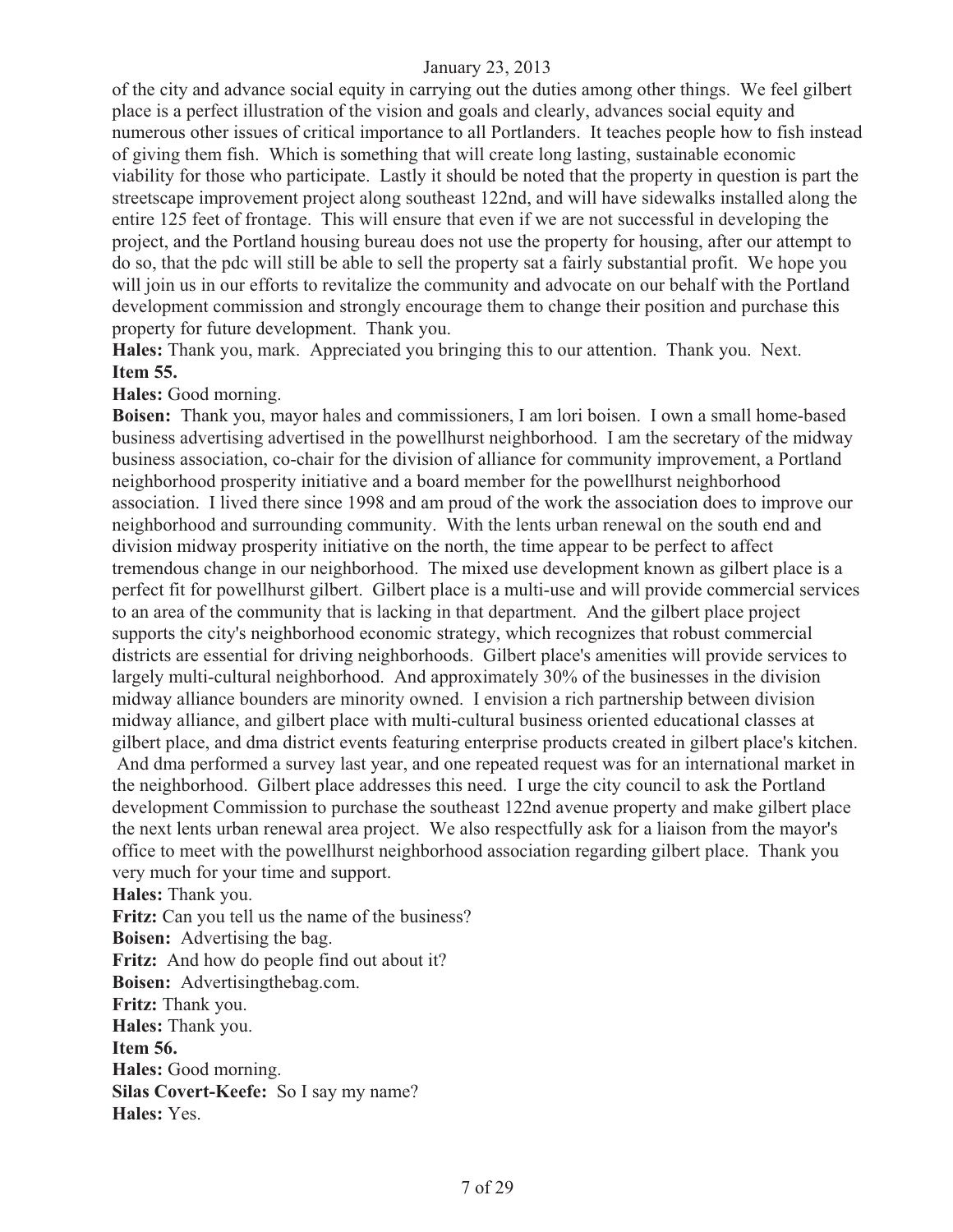**Covert-Keefe:** I am silas covert-keefe with the neighborhood association, as a lifelong resident of east Portland and a student at psu, I see gilbert place as an incredible possibility, the first great step towards forming a beautiful and vibrant community. I lived in the powellhurst neighborhood for 20 years and I watched more high density, low income apartments are built. The city's poor are forced into one section of Portland. And as a student of political science and community development, I am now coming to understand that those people are the, on the lowest end of the income scale, have the smallest opportunity to have their voices heard. This is why I am frustrated when I hear the pdc, who is willing to spend 169 million will not help grant us the money to purchase this land. What is only .04% of the proposed education ura. It replaces an idea that follows the asset-based style community development, which is to say it is generated from the bottom up. I have talked to the most successful type of community development it, occurs when a community faced with problems looks inward. When people get together and look at what they have to work with and start to turn their problems into solutions and utilize their resources. And it requires a struggling community to receive aid from city entities. Every place serves many purposes, but to me, as a resident of the area, it will serve as a social place. It will be a place that my friends and I can hang out to shop and eat and -- missed that. And currently my friends and I have to travel west in towards inner southeast Portland, and past 52nd, to get books, shop, and to go on dates. Not only is that inconvenient but it means the residents at powellhurst gilbert and my friends are not spending money in the neighborhood but taking it to inner southeast. It leaves us spending money on the rent for more, high density, low income apartments. I realize that i'm talking in a circle, but that's why they call it a cycle of poverty. So again, i, I can't help but feel frustrated with the Portland development commission, who will not help us who received nothing but sardine style apartments to develop our neighborhood into something better. If we are ignored and this opportunity is wasted, I have no doubt the vacant lot we were hoping to use for gilbert place will, instead, be developed into more high density, low income apartments. Thank you. **Hales:** Thank you.

## **Item 57**.

**Hales:** Good morning.

**Joe Walsh:** Good morning, mr. Mayor. Members of the council. A few weeks ago there were two police officers here, and they were asking for funds to do investigations on truck accidents. That's not what i'm concerned with. Was the police officers had their guns with them. And the thought went through my head, why? Why do they have guns? You have your own security people. I, actually, liked them. The police officers often will be criticized by activists here and on council. A great democracy. This is where we argue. This is where we either accept or reject ideas. It's a little disconcerning when you are arguing with someone with a gun. I don't want them to shoot me. If I say something out of line. So, I wondered, where else would a gun-free place be? Here in Portland, some of the federal buildings have signs. Saying no guns. Can't bring a gun into the cafeteria. And if you go on a plane and you are a police officer, you will be arrested, and unless you made arrangements. I often see tv programs that police officers will check their guns in the jails, and then the prison. And just think about that. The logic, that's not a bad idea. Leave the guns outside because a prisoner may get it, and all hell will break loose. This could be a gun-free zone. This chamber. We could do this. On our own. We don't need great congressman or senators. We could do this here. I don't expect you to do it, but I hope that you think about it. It would be nice not to have guns in this chamber. Thank you.

**Hales:** Thank you. Ok, we have at 9:30 time certain. Should we take that?

**Moore-Love:** Do you want to do the consent agenda first?

**Hales:** Ok, let's go ahead. I'm still confused by our calendar which places things at time certain and puts consent before that even though it's not printed that way. All right. I'm tempted to change that but I won't right now.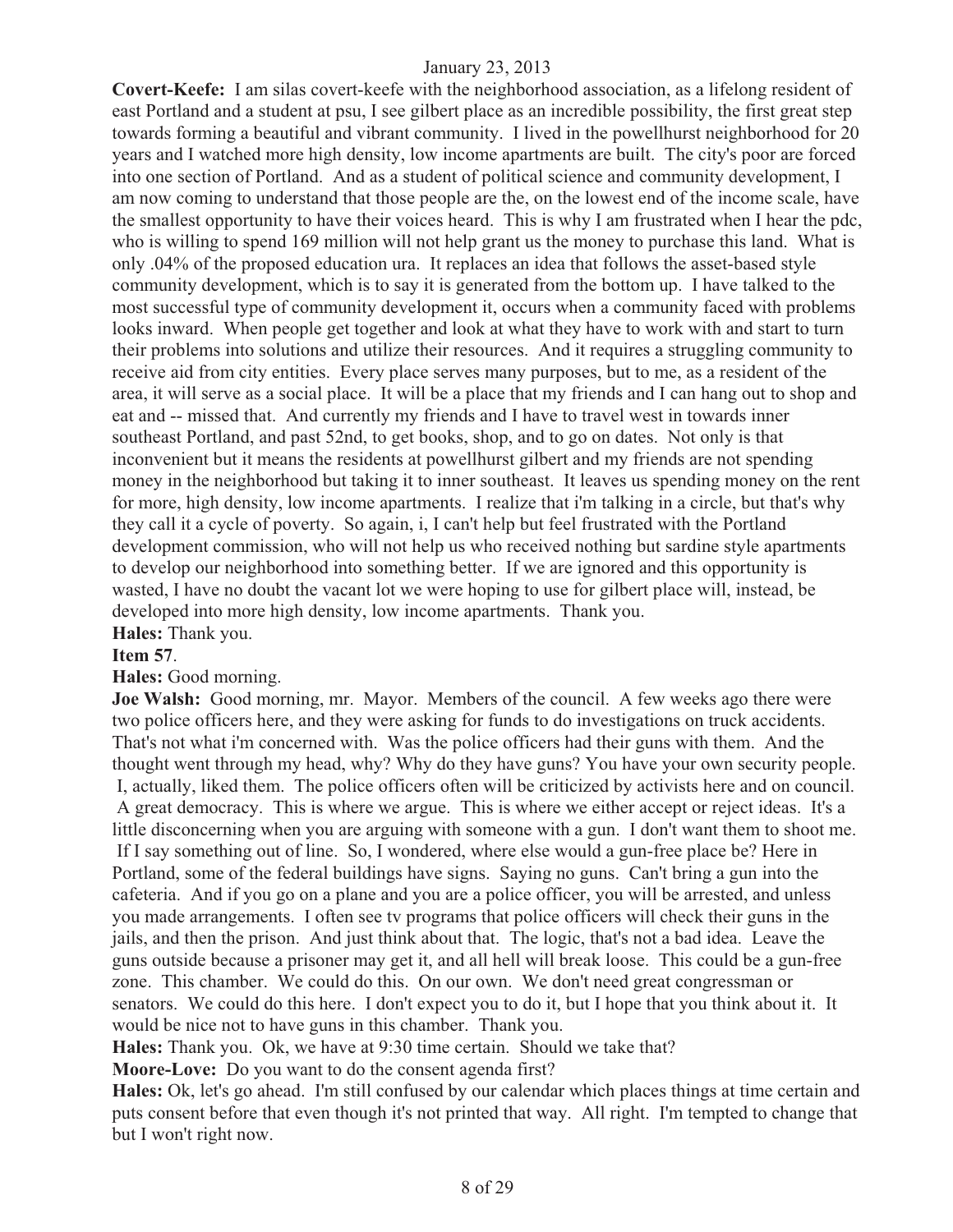**Moore-Love:** I had a request for 67 and 73 to be pulled.

**Hales:** And I believe there was one more. Is that right?

**Moore-Love:** I just have the two.

**Hales:** Did you want to pull 63? yes, 63.

Fritz: 63 is pulled back to the mayor's office.

**Fish:** Who is pulling 67?

**Moore-Love:** Joe walsh.

**Hales:** We have a citizen request for one of those.

Fritz: Could you go over the numbers again, please?

**Moore-Love:** I have 63, 67, and 73 being pulled.

**Hales:** Ok. So, are there any other requests to take items off the consent agenda? If not, I believe that we can vote on the remainder of the consent agenda.

**Fritz:** Aye.

**Fish:** Mayor hales and colleagues, as part of the consent agenda, we are today appointing three people to the home forward board, and since we have the distinguished chair here and one of the appointees, I would like to have them stand with harriet cormack, the chair, stand, and brian lessler, please stand, and brian is the gresham city council representative, and by our action today, we are also pointing katie such, who works at pnc bank and will fill the position held by gretchen kafory, and we're appointing jorge guzman, who works at hacienda as a program manager and will fill shelli romero's seat. Her term expires next month. These are important appointments, and we want to thank mr. Brian lessler, miss such and guzman for agreeing to serve and harriet for continuing her leadership as chair. Thank you very much. I'm pleased to vote aye.

**Saltzman:** Aye. **Novick:** Aye.

**Hales:** Aye. So now we move to the 9:30.

**Fish:** A procedural question, since mr. Walsh has pulled one of the Portland housing bureau items, it would be helpful to know whether we need staff here to address any questions and when you might be taking that matter up. Whether there is a substantive concern or a chance to make a statement.

**Hales:** Let's assume that, and we'll take up the consent items at the end of the morning's council agenda.

**Fish:** Ok.

**Fritz:** So we'll have staff here.

**Fish:** Ok.

**Hales:** I don't think that there is a great deal of time that's going to be used by the other regular agenda items. But, that will give you time to have staff here, would that be helpful? **Fish:** Ok.

**Hales:** Now we have a 9:30 time certain, a resolution.

#### **Item 58.**

**Saltzman:** Thank you, mayor, it's a privilege to bring this resolution up for vote here at the city council. As I know, all members of council are aware Portland lost an incredible citizen and a historic preservation advocate late last year when art demuro lost his battle with cancer. Art was a stalwart for preserving our environment and one can truly say that Portland looks and feels the way that it does due to art demuro. Whether it was creating an incredible home for the university of Oregon's school of architecture, in old town, to his efforts to reutilize Washington monroe high school on the east side, art was tireless in his efforts to save significant buildings, all over our great city. I happened to have had the good fortune back in the year 2000 to ask mayor katz to appoint art to the historic landmarks commission, and he tackled that job with relish and really quickly rose to become the landmark's chair. And I guess, the frustrating thing about art was, he was always correct. He was the type of person -- a lot of people talk about historic buildings and say, you ought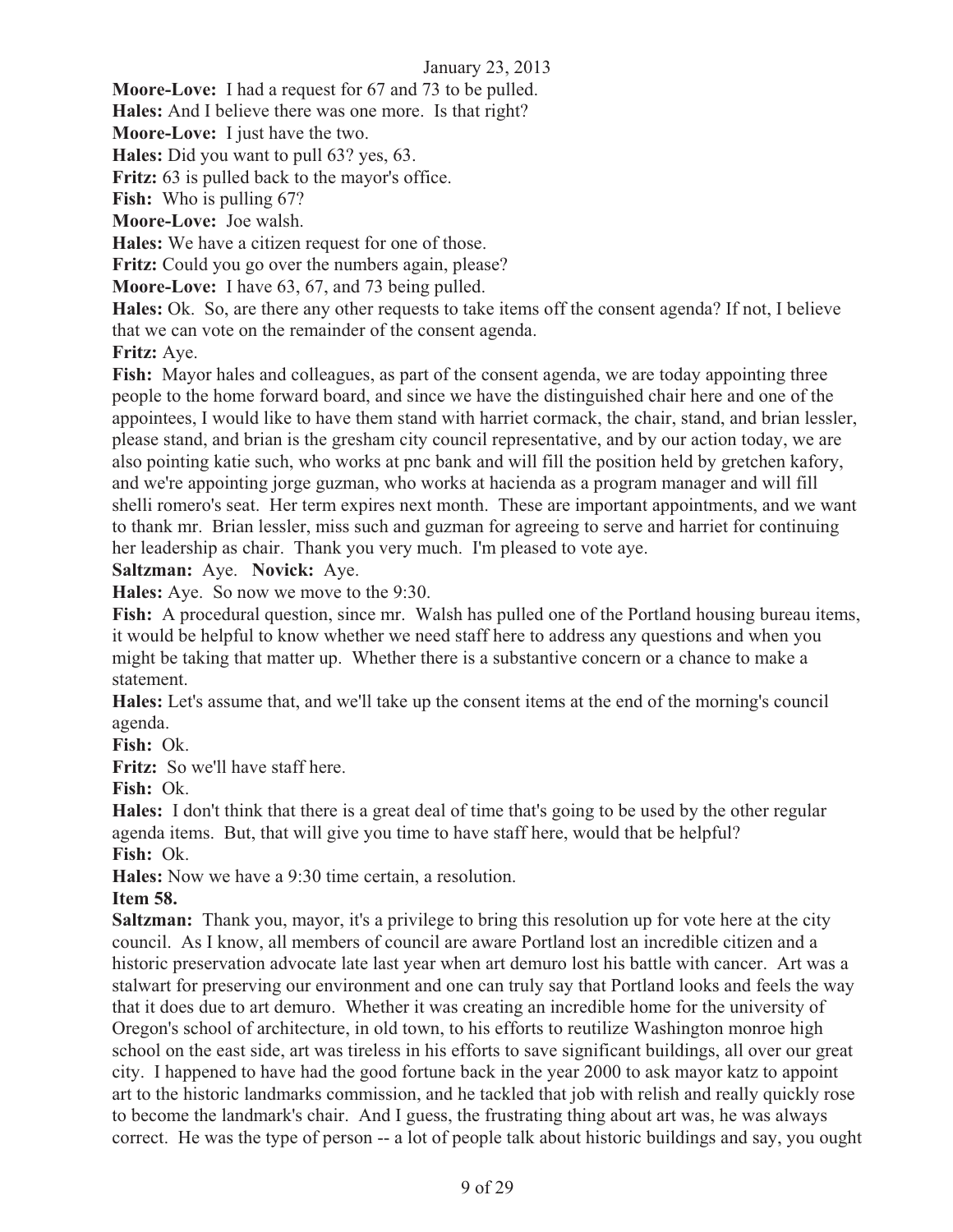to save that. It's usually somebody else's property. Property owner can't figure out how. Art, he stepped up, bought properties and made it happen. He saved historic properties and made it work. So, when the Portland landmark's commission passed a resolution lauding art's work, and asking the city council to take the same step, it was pleasure to get this on our agenda and provide an opportunity for the public to express gratitude for his work in our community. One of art's daughters, natalia demuro is here, and I know that members of the landmark commission wish to make some comments, so I will turn it over now to -- well, before I turn it over to carrie, I want to state that in closing, Portland really won't be the same, it won't be the same when we are discussing historical resources and historic landmark policy without art in the room. His wisdom, knowledge, and forthright demeanor will be sorely missed, as well as the fact that he was always right. So, let me now introduce historic landmarks chair carrie richter as the first speaker.

**Carrie Richter:** Thank you, commissioner Saltzman. Mr. Mayor and commissioner, I am honored to speak about art. Of all the people in this room I probably knew him the least, but I did have the honor of serving with art for six years on the landmarks commission. On his last commission meeting, we got together in one of the gorgeous gus o. solomon courtrooms, and we put art in the witness box and we nominated him to the national register of historic places. We held a public hearing to do that. And we put together a draft nomination form, and I would like to read the summary portion of that nomination that I believe has been distributed to you. Carried out in an italian american mid century variance of the classical revival style in 1950 to design by the parents, art demuro is eligible for listing in the national register of historic places under both criterion a for association with the historic preservation movement in Portland, Oregon, and criterion b, for association with other reputable individuals who make up the Portland historic landmarks commission, which he has chaired for four years. Chairman art demuro has apparently, from an early age, exhibited the rare combination of good humor, frankness and classiness that prepares him for eligible for listing. He's widely reported to have persuaded his mother to dress him in a conservative business suit with a tasteful tie from an early age. However, because this can not be proven definitively, criterion consideration g, for properties achieving significance less than 50 years is also invoked. He's known conclusively to have gotten away with publicly criticizing mother teresa's state of clothing in 2007, even though the poor woman was dead for ten years at the time, and was already a candidate for sainthood. His ten-year incumbency of the Portland historic landmark commission is the longest in the 25-year history. Opinions about mr. demuro vary, some detractors call mr. Art demuro, obstinate and/or a power craze, while his fans refer to him as fair and tough minded, but we all agree he delivers difficult news in rare style living up to the literal meaning of his name, The Art of The Wall. At the hearing we took up important considerations as to whether there the removal of art's mustache significantly altered the value of the historic resources and folks got to weigh in on the compatibility of the resource to the district as a whole. We would like to share with you art's comments he made. We have a 90-second audio clip that we would like to share, and the recording isn't great, but if we are all quiet, we will be able to hear it. **Audio clip of Art DeMuro:** It's terrible sitting in this chair—so I guess it's payback. I do want to tell you that I've thought quite a bit about how I feel about leaving the commission. And what I'll miss the most about it. I thought, well, maybe it's the power. It might be the power, but nah, there's really not that much power. But technically I am chair until midnight oct 1, I just want you to know. Second of all I thought well maybe it's the prestige, because I did have a meeting with commissioner fish a couple of months ago, and I called him nick the whole meeting and he called me mr. chairman the whole meeting. That's ok. And then I thought, maybe what it is is, you know, the attraction to the ladies. You really can't overemphasize how powerful that is to walk into a happy hour and say, hey good lookin'...landmarks commission. [laughter]

**Richter:** I considered art a mentor, and I believe that many people in this room did, as well. The city has been blessed with his many contributions, and we are grateful to the council for taking a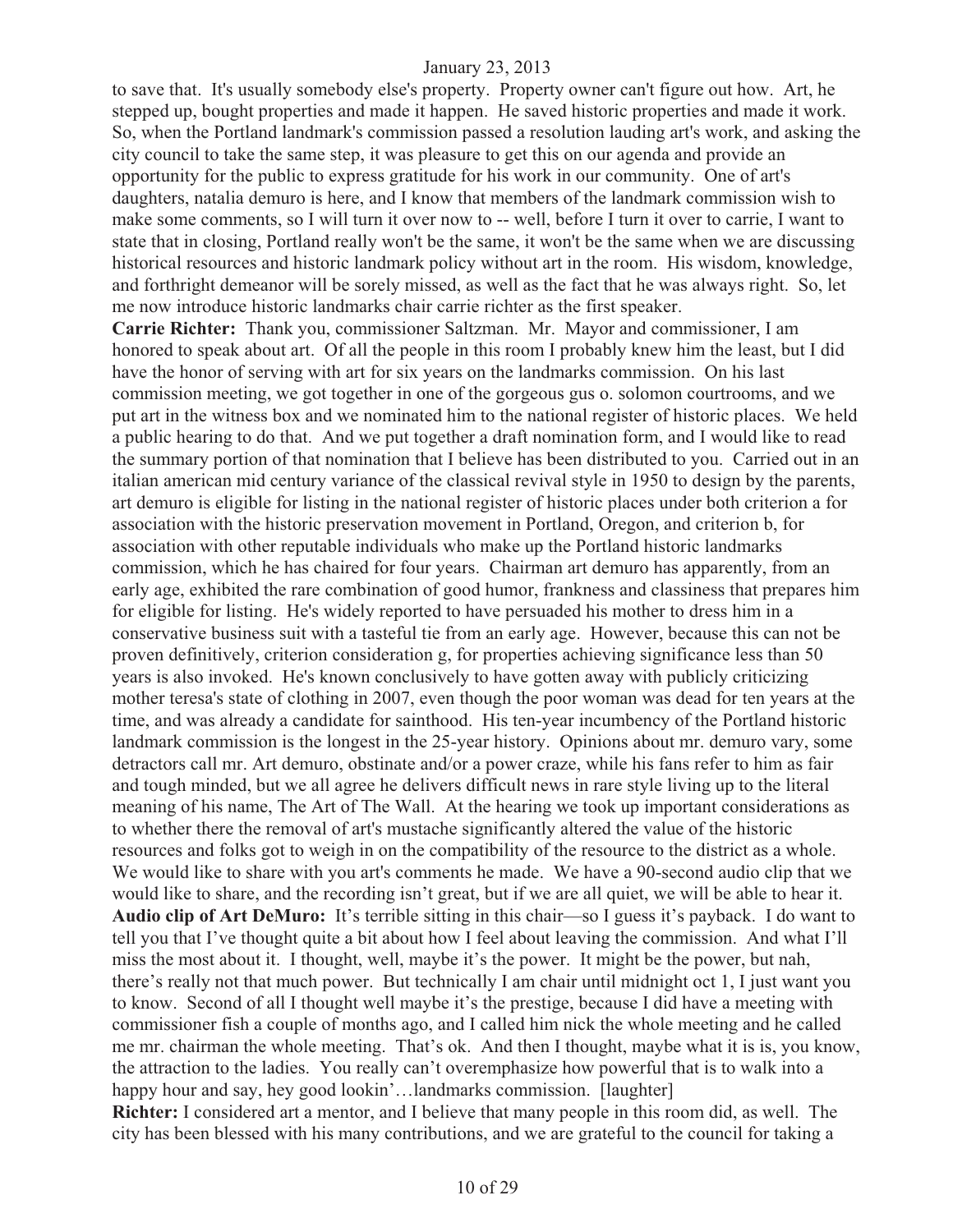moment to recognize him. Thank you. I believe that we have a few other landmarks commissioners here, and if I could I would like to ask them to stand just so that we can acknowledge that they are here. And we appreciate them coming out to, to endorse art and I will turn it back over to commissioner Saltzman.

**Saltzman:** Thank you, carrie. I don't see Karla, but are there people who wish to testify? Anyone else? Ok. I guess that's it then. So, we can --

**Hales:** I think that she is reentering to we'll take a vote to record it. There we go. That's ok. So --

**Saltzman:** We don't have anybody.

**Moore-love:** No one else signed up.

**Hales:** We're ready for roll call.

**Fritz:** Art was somebody that I got to know over the course of being on the council, and he gave me a tour of the white stag building, and it was so delightful to hear his passion for that building, but more so, for the place and the people that were in it, and he truly understood that the connection between people and place and the importance of historic preservation. And in landmarks commissioners, I need a new go-to person for whenever there is a question for council on the historic issues because, because art would take my phone calls and give me both sides of the issues, all sides of the issues and, and explain why his was the best. And I more often than not agreed that he had, a great sense of Portland, and like me, was not originally from here. But, became one of Portland's most favorite sons and one of my good friends. Generous and, and knowledgeable, and friendly, and as I heard at his memorial, a great father, a great co-worker. Somebody who left us way too soon. So, I hope that as well as this memorial and thank you, commissioner Saltzman, for bringing it, that we will shortly pass the skidmore design standards and make sure that the things that art cared about are continuing to have the standards and codes so that they get done on a regular basis, and thank you to the landmark commissioners for all of your work on these issues. Coming from england, I was married in a church that was built in 1050, and grew up in a town founded in 55a.d. And if we don't save our historic buildings, then we won't have any historic buildings. That were built a thousand years ago, in 1,000 years, so, that's why I appreciated art's work, and more than that, I appreciated his life and his leadership, and the person that he was. Aye. **Fish:** First, commissioner Saltzman, thank you for bringing this forward. And I want to echo what commissioner Fritz said. I appreciated so much about art, the private briefings, making sure that major issues were on our radar well ahead of the curve. The public testimony, the constant thread was this idea that if we did not protect our history, we were engaging in acts of civic vandalism. That if we did not protect and understand our history, as evidenced by the built environment, we were going to be a city that was poorer for our failures. And he was front and center on the memorial coliseum and the efforts to save that gem, which I supported. And he was very persuasive on the issue to me of skidmore and why that district is unique and special. And he was on the verge of pulling off a minor miracle in helping leverage the long stalled development of the Washington monroe high school site. Which, if that piece was successful, or is successful, leverages a lot of other public benefit in an area that is, that is deficient in certain amenities. Gentle man with a, a huge passion for life in this cause, and someone who made an enormous difference in the policies of the city. He will be greatly missed, and I was honored to know him, and again, I thank dan for bringing this recognition forward. Aye.

**Saltzman:** Well, I want to thank the landmarks commission for bringing this forward, and I also wanted to acknowledge in addition to natalia, we have craig kelly, who was art's business partner for many, many years, also here. So, thank you all. Aye.

**Novick:** I also want to thank commissioner Saltzman very much and the landmarks commission for bringing this forward. I had, I think, two conversations with art demuro, but they left a lasting impression. You know politician spend their time calling people and asking them for money, and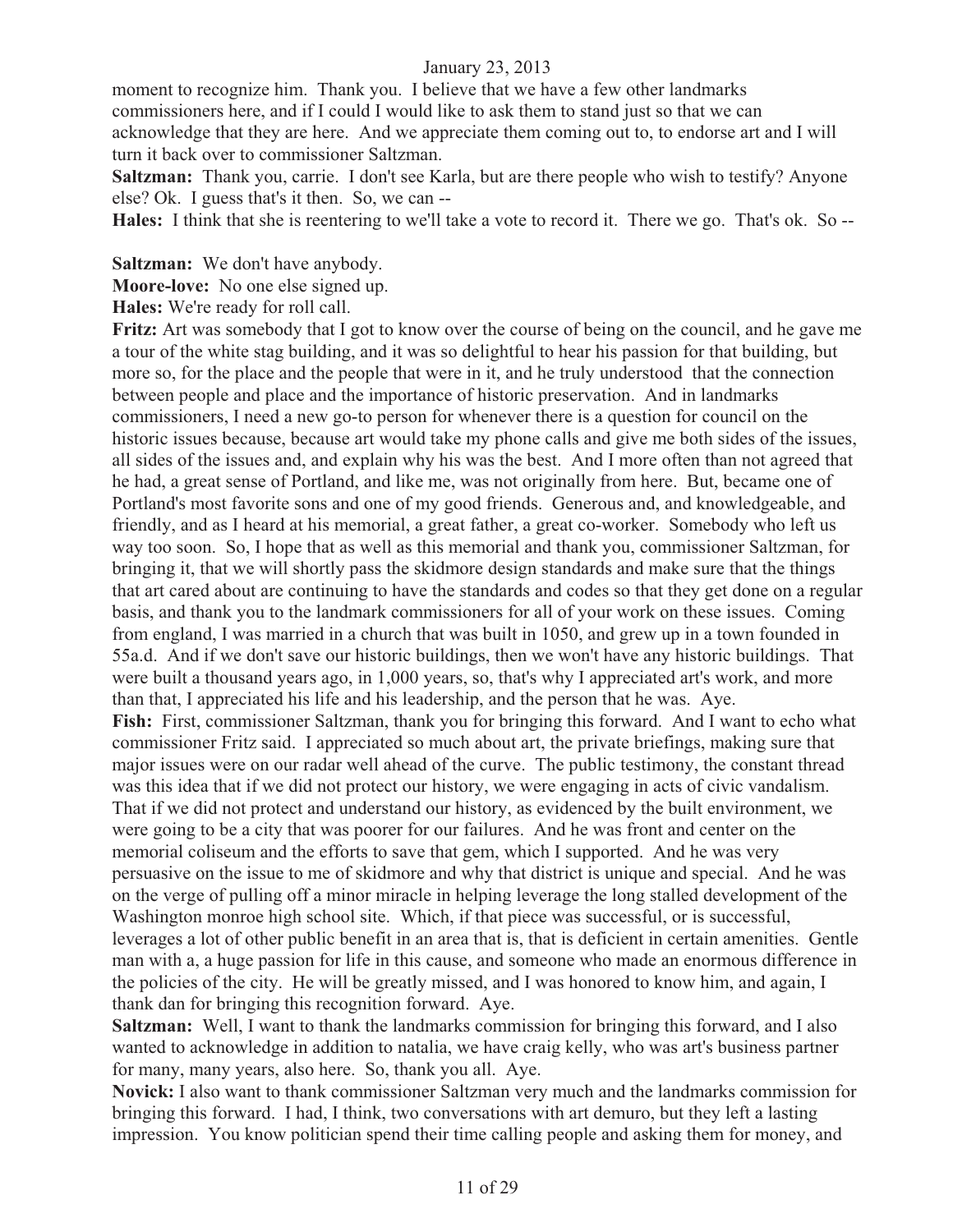sometimes you call people and you don't know anything about them except they gave money to somebody else. And I called art once two summers ago, whatever it was, and he said, he quickly said, you have no idea who I am, do you? And I said, you are right, I don't. And he said, well, I do stuff relating to historic preservation, do you mind taking a few minutes to talk about that? And I said sure. So, we talked for about 40 minutes, and about an issue I knew very little about, and I enjoyed the chance to hear from the guy, who demonstrated her here today, the man on historic preservation. A couple of months later, I was invited to a forum on historic preservation. So, that morning I called art and said, art, can you tell me again the things you told me two months ago, and he said no problem. And he walked me through it so I didn't sound like an idiot, and I was looking forward to further tutorials, and I was so sad to lose him. I want to say particularly that I really appreciated the landmarks commission playing that tape of his voice. Again, i'm really appreciative to commissioner Saltzman for giving us this opportunity, and I am honored to vote aye. **Hales:** And thank you for doing this. And thank you for putting on this great presentation this morning about a wonderful guy, excuse my voice, by the way. Art was a treasure. He was a practical visionary. He was somebody who figured out how to make very difficult projects in historic preservation happen. There is a phrase about architecture that calls it frozen music. And I like that because it's art. But, it's permanent, and visible. And I think that art had that sensibility about the sweet music of these beautiful buildings, and how precious that is, and once lost, impossible to replace. So, that sensibility drove him and all he did, and that practical ability to make those things happen. And our city, we are going to miss this man so much. I know his family does, I know his business partners, and all the activists and volunteers who worked so hard in this cause will, but we can all look around, every day, all over the city of Portland, and see the frozen music that still is here because of art demuro. Thank you. Aye. All right. Thank you. **Saltzman:** Thank you.

**Hales:** Let's move to the regular agenda, we'll return to the pulled consent items at the end of the calendar. Item no. 74, I believe.

#### **Item 74.**

**Hales:** Good morning. Good morning.

**Vicky Diede:** I'm vicky diede with the bureau of transportation. The city's project manager for Portland streetcar. The amendment before you, I need to give you a bit of a background on the prototype streetcar because it's part of the impetus of this, this amendment. This a big part of it. And just before we started service on the east side loop, the city issued a certificate of conformance to Oregon for the prototype streetcar vehicle, and this stated that the car met contractual specifications to a level sufficient to put the car into temporary service. And there were a number of restrictions noted on the certificate, the main one being that the top speed was limited to 25 miles per hour. And there were other small deficiencies that were identified. So, Oregon ironworks has proposed, and we are evaluating, a two-phase approach to address all the issues involved with getting the prototype 100% certified, and that we will do final acceptance. And phase one will fix a number of small items, and this will occur at the streetcar maintenance facility. Phase two, once we have received two of the production vehicles, and we have certified them for service, the prototype will go back to Oregon ironworks. Where, where they and Rockwell automation will remove the power drives and replace them with larger drives. And this will let the car meet the specifications for acceleration and deceleration up to 30 miles per hour. So, the amendment before you will increase the scope of work in the compensation related to the vehicle engineering services, under the Portland streetcar inc contract. And the work performed by ltk. They provided us with the expertise to make sure that the cars that we run on our system totally safe. So, we are seeking approval to increase the compensation by \$145,000. And it, too will be implemented into phase, \$50,000 now for services under the Oregon ironworks phase 1 work in addition to putting together the final scope of work for phase 2, and an additional \$95,000 subject to the city project manager's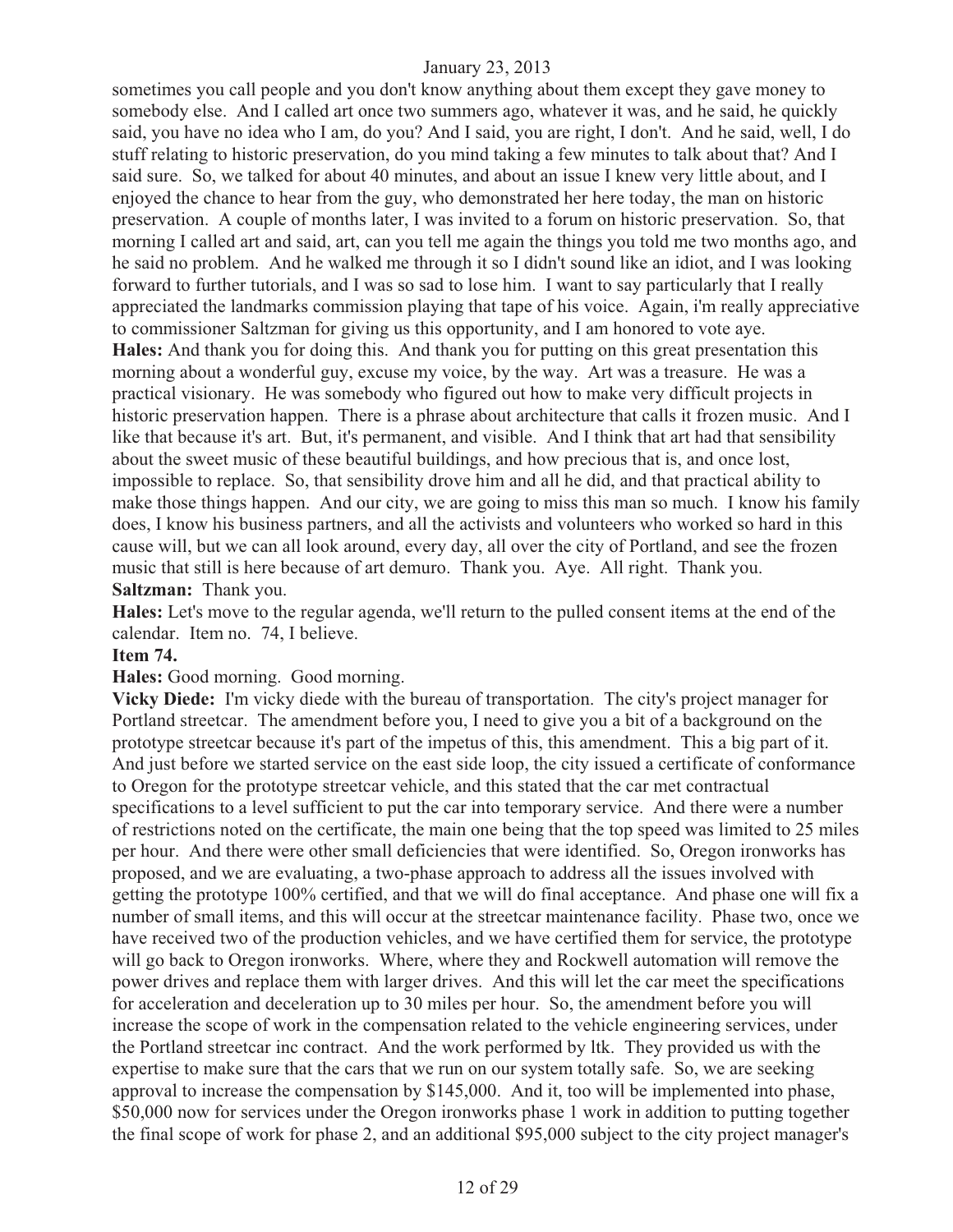approval for the specific scope of work developed for phase 2. The source of funds on is unobligated grant funds we received from the federal transit administration, 6.88 million. With no city match required. So, it's all federal money. And, and this will pretty much use up our contingency for the project. I would be happy to answer any questions that anybody has. **Hales:** So this is money that, that you will be passing through to the engineering specialty contractor that is supervising the technical work?

**Diede:** Yes.

**Hales:** Not additional compensation for the vehicles themselves?

**Diede:** None whatsoever. Their contract indicates that for this amount of money, that's been a part of the contract for quite some time, they will provide us with a working car.

**Hales:** It has been a long and winding road, vicky. What's your level of confidence now?

**Diede:** Well, it gets better with time. This contract was initially approved in 2007. So we've been working on it is for some time. We're down to the final bits and pieces to fix the prototype. And now, understand that we have, that we switched out the propulsion system from, from a skrota propulsion system into the rockwell automation system. So, we added some complexity to the project. So, i'm feeling fairly confident we're down to the, to the nitty-gritty on this.

**Hales:** Questions?

Fritz: When you see we're almost out of contingency. Are we almost at the end of the project? **Diede:** Yes.

**Fritz:** Are there any other phases or items?

**Diede:** No. We get to phase two, they put in a drives so we do a final certification and we take acceptance of the car.

**Fritz:** Thank you.

**Saltzman:** So what is the status of the cars that they are producing for us? In terms of being in service?

**Diede:** This is -- we received the first car. It was monday evening, I believe, and the second car should be here in about six weeks. The preliminary schedule for this work to start a prototype is in march so we should come close.

**Hales:** Other questions? Great. Vicki, thank you.

**Diede:** Thank you.

**Hales:** Is there any public testimony on this item?

**Moore-Love:** No one signed up.

**Hales:** Any other further discussion? Council? We'll take a roll call, please.

**Fritz:** I'm glad to hear this project getting done and I hope that this is the last amendment and that we get the streetcars in operation.

**Diede:** Me, too.

**Fritz:** Aye. **Fish:** Aye. **Saltzman:** Aye.

**Novick:** I just would like to comment that I understand the money is not going to Oregon Ironworks, and I appreciate our partnership with Oregon ironworks, but, it's going to the engineering firm that's overseeing this change, which is necessary because the streetcar does not meet our specifications, and I would be interested in talking to omf in the future about whether the contracts can address this issue, and say that company that delivers the product but doesn't meet the specifications might have to pay for the additional oversight services the city has to pay for. My understanding is that our contracts are not drawn that way now so that's not an option here but I want to ask omf if that's possible in the future, and I vote aye.

**Hales:** This has been a difficult and, and sometimes frustrating process getting these new vehicles in service. But, i'm pleased to hear your optimism, and I just want to thank you, vicky, for the great work you have done for many years. From the first vehicle purchase to now, the latest. So, thank you for your good work. Aye. Thank you.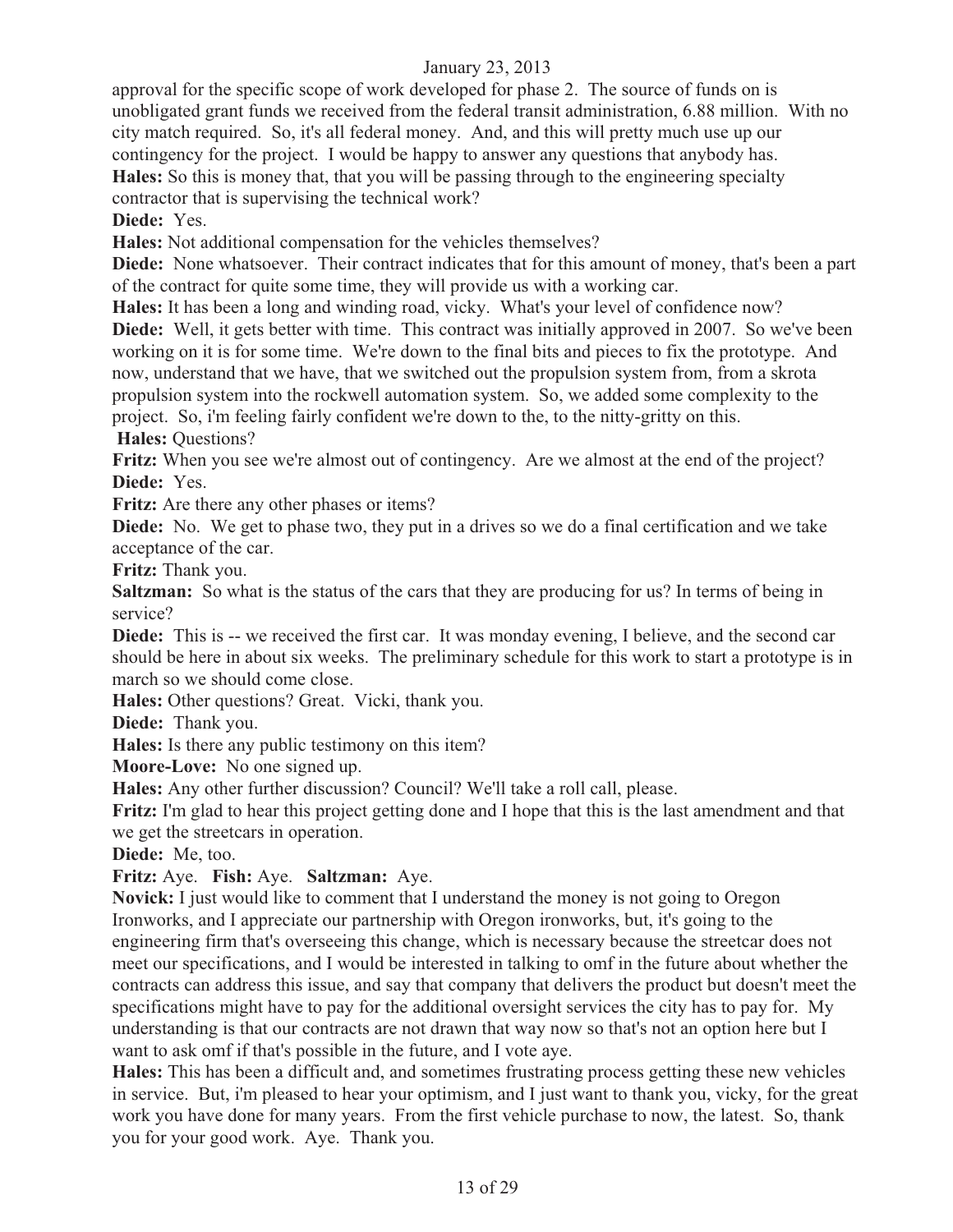## **Item 75.**

**Hales:** Good morning, chief and team.

**\*\*\*\*\*:** Good morning.

**Christine Moody, Chief Procurement Officer:** Good morning, mayor and commissioners. I am christine moody, the chief procurement officer in the procurement services. You have the procurement report recommending the award of a contract for 1,690,100 to Oregon ironworks. On october 8th, 2012, request for proposals was issued for the manufacturer, and delivery and the attachment of a boathouse to existing pilings for fire station 21. And a preproposal meeting was held on october 15th, and five interested parties attended. On november 6th, the city received one proposal. And that proposal was reviewed and evaluated by a five-person evaluation committee that included a minority evaluator. The committee determined that Oregon ironworks was responsive to the rpf and met the city's requirements. Oregon ironworks is a business located in clackamas, Oregon and is classified as a small business under federal guidelines. Because of the scope of work of the project, Oregon ironworks is self performing most of the work on this project and has not identified any state certified mwesb subcontractors in their proposal. And further conversations with owi during the contract negotiations, they have now identified a woman-owned business that will be providing the boathouse structure as a subcontractor. We will assist this business with obtaining state certification. The boathouse will be delivered via water where it will be floated down the columbia river and up the willamette river from owi's private marina. And thus meeting the environmental impact for delivery. And at this point, I will turn it over to chief janssens to talk More specifically about the project, and I would be happy to answer any questions about the contracting process.

**Chief Erin Janssens, Portland Fire & Rescue:** Good morning. Mayor, council members. And this boathouse, as you have heard about, just now, and over the numerous past months, is going to provide security for our fire rescue craft at station 21, along with a new fire boat that's soon to be delivered at the end of the summer. It will protect the life saving resources for the fire bureau that have been problematic without having boathouses, it provides security from any of the resources and equipment being tampered with that has happened. And also reduces the maintenance on our fireboats and watercraft. And, and then, with improving or reducing the maintenance, that improves the longevity of these things, as well as improving our response times to incidents during the winter months. As you know, the pilings were completed for the boathouse in october. And the design, I believe, will compliment both the eastbank esplanade, as well as the east waterfront that is viewable from the downtown so I believe that you will find it in esthetically pleasing design, although it has been very complicated to design the boathouse because of the dimensional requirements. So that has caused some complications, but I think that those were overcome with the design, and I believe that, that it will be an asset to the city. If you have any questions for us, we --

**Fish:** Mayor. I appreciate chief, the briefing that was given to my chief of staff. I just want to make sure I understand a couple of details. So the bid we got is roughly twice the soft estimate that we were originally working with is that correct about right?

**Janssens:** Correct. There was a low confidence on that initial bid or estimate.

Fish: I remember that. Ok. And in terms of the additional cost, my understanding is that you were able to secure a grant to cover significant portion of that additional cost?

**Janssens:** Yes. Thank you. I apologize that I omitted that or didn't just include that in the briefing. We were successful in obtaining a grant for \$800,000 from the port security. And in that grant, it's imperative that we get started immediately as we have a deadline that we need to have to go ahead with the contract, that that's imperative that we get that signed by the 31st of the month, and we have a short performance that we have deliverables due by april in order to benefit from that, from that 800,000 of that grant.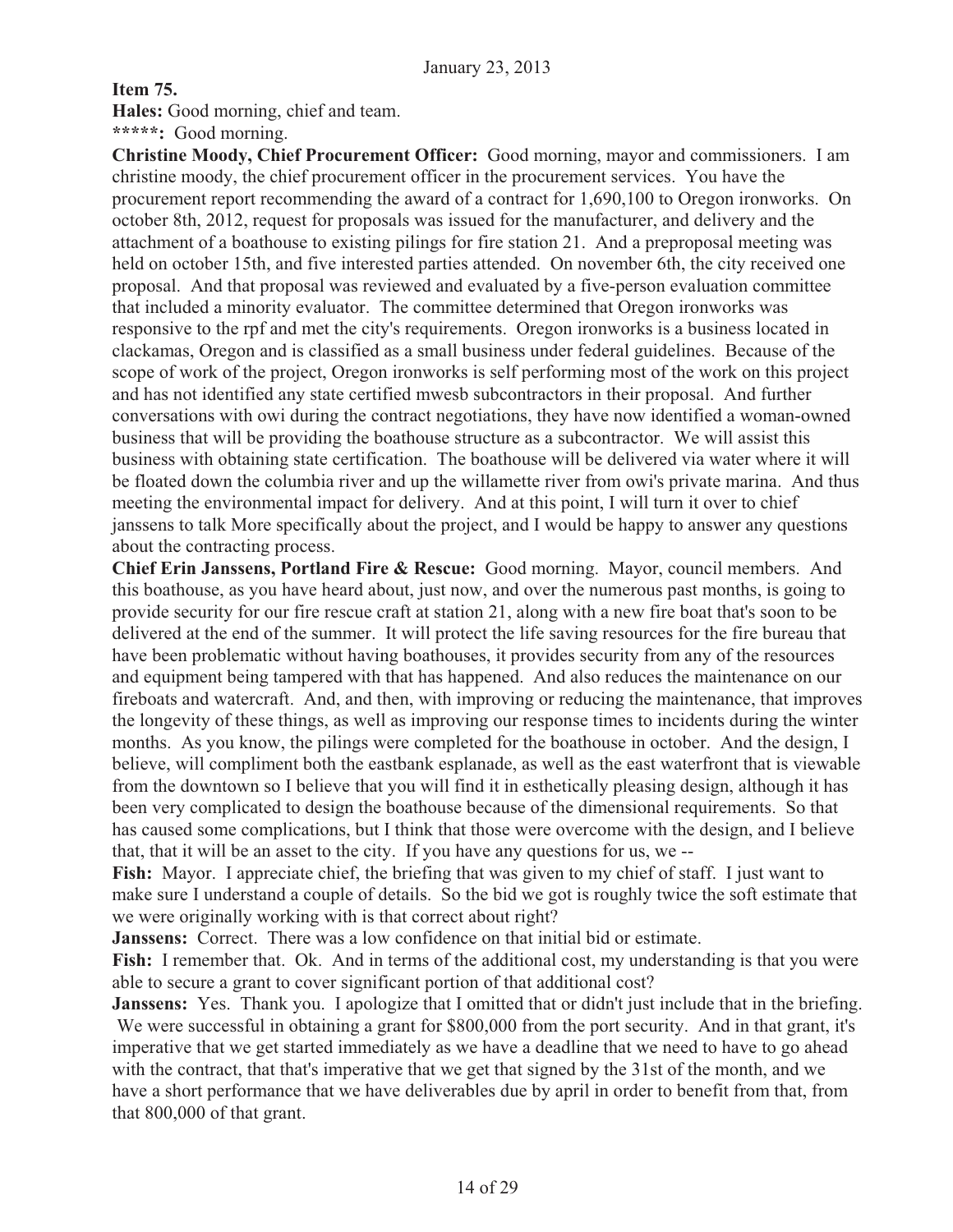Fish: So just so that i'm clear then, chief, we have a situation where low confidence estimate, single bidder, we have a bid that's, that's almost twice what was originally estimated based on low confidence estimate, and you've been able to secure a Grant of funds that are non city funds that covers, my understanding is, gets us to within 100,000 of the original low confidence estimate, if you made the adjustment?

**Janssens:** That's correct.

Fish: And then the reason this is coming to us as -- let me just see something, there is a procurement report so you are asking for us to adopt it today. There is a timing issue, time is of the essence in terms of moving forward.

**Fish:** Thank you.

**Saltzman:** There was a greenway permit issue for the boathouse?

**Janssens:** Yes. At this point, I will turn that part over to chief the chief. He has been intricately involved on, on --

**Saltzman:** I don't have any intricate questions here, chief, I just want to make sure that the bureau will be in full conformance with all conditions of the greenway permit.

**Janssens:** Absolutely.

**Saltzman:** So there is no question about that.

**Janssens:** No, we're in good shape.

**Saltzman:** OK. Thank you.

**Fritz:** Following up from commissioner novick's questions, what is there to prevent cost overruns in the contract?

**Janssens:** Do you want to address that?

**Chief Eisner, Portland Fire & Rescue:** It's a hard -- the, the contract price that we have is a hard dollar figure.

**Fritz:** And we often get amendments to contracts as in the previous one, we have nine amendments to the streetcar, so is there any mechanism to make sure that the price is the price?

**Moody:** There is also the contract, there is a structure for payment upon deliverables. So, at certain segments within the time frame, and the chief mentioned, april 24th, is big date, in which the, the floating apparatus needs to be delivered in order to receive payment. So, that's how I understand the contract is being structured. So, there is deliverables and they receive payment, deliverables receive payment.

**Novick:** Chief, I just wanted to revisit an issue that, I heard of in the briefing the other day, it's my understanding that the original bid was substantially larger than 1.6 million and the bureau worked with ironworks to try to bring it in under their original cost under their original bid, is that correct? **Janssens:** That's correct. The original bid, we had a prebid meeting or a preconstruction meeting, and six contractors showed up for that. When the bid went out and proposals came back, in we had one proposal. And that was, actually, \$2.6 million. And then we were able to work with the sole bidder to tighten the price up, and reduce it down to the 1.69.

**Hales:** Can you reflect on that, and that is, how is it that in a fairly desperate construction environment, it's getting better, but no one is singing happy days are here again yet in the construction world you, we had six potential bidders show up and only one, actually, submitted a bid. Why did that happen in this case?

**Janssens:** You know, it was a very complicated design due to the dimensions and the float system, the float system is very expensive. And I will share that I struggled with that myself of why it was, why is this so expensive. So, along with the float system being extremely expensive, the design, the dimensions, the way that it needs to be opened for at no time votes to enter contradict the overall, the running of the joists and the spans for the trusses, so it was a very complicated system to take that all the way down to the float system.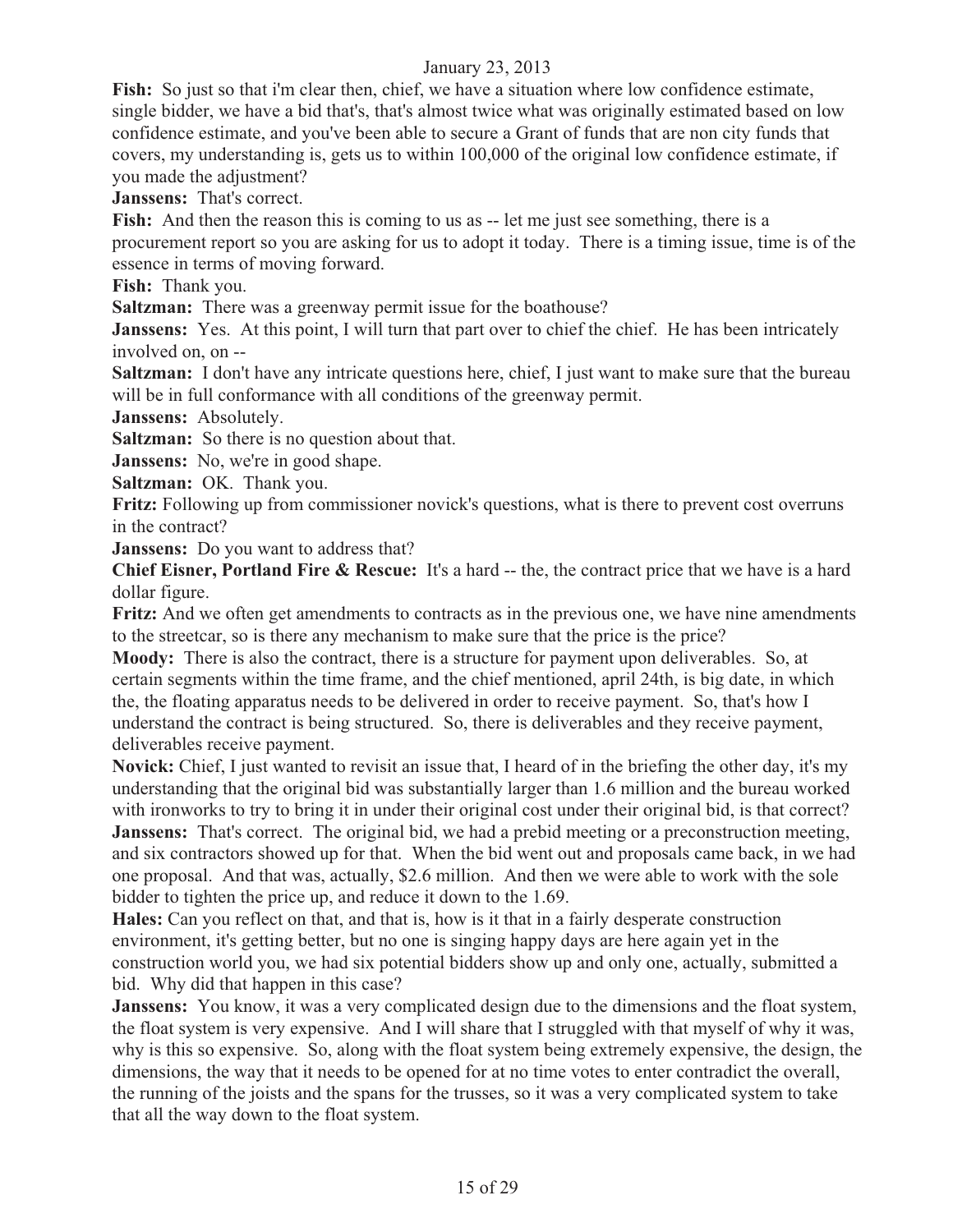**Eisner:** The other thing, we required it to be an engineered system, and we just didn't want any, any structure being set on a float, we required it to be structurally engineered, that was part of the proposal and, and some of the firms were reluctant to spend a significant amount of time doing the engineering.

**Hales:** So any lessons there? Is this just a one-off and peculiar situation but any lessons for the next project? From your experience on this one? Rather, from your bureau or any other? Obviously, we would like more competition. You know, competition is good. And that's why we put things out to bid in the sense of, you know, if we had to do it all over again, how we might or for the next project, what might we do to engender more competition?

**Moody:** There is a limited amount of firms that, actually, do this type of work because it's off-site fabrication, and that then has to be like floated down, I mean, all of the big players that would have proposed were at the pre-proposal meeting. And then, I think, for some of the reasons that the chief Eisner explained, they chose not to bid.

**Hales:** Yeah, ok. And this is not your problem, but there is a peculiar coincidence here that this item is on the council calendar and oregon ironworks is also late in delivery on other responsibilities for the city. So, I don't know if the procurement office is monitoring their capacity to carry out both these contracts, but it's -- concern was raised in my mind when I saw these come through. I suspect it's a different division of the company that builds floating boathouses and street cars. But the question is obvious and should be raised. Do they have the capacity to deliver on both these responsibilities.

**Janssens**: We will monitor it very, very closely.

**Hales:** Ok. And obviously, I suspect it's a different division of the company that builds floating boathouses and streetcars. But, the question is, obvious, and should be raised, can, do they have the capacity to deliver on both these responsibilities. Given that they are finally getting to the point of delivering the streetcars that we ordered.

**Janssens:** We have had many discussions with them about that issue, and they have assured us that they Are prepared to take this on and to meet the time line, that was another factor that may have weighed into the other proposers or, or would have been proposers, is the fact that we had very tight time lines because we knew that we had this grant, and obligations to meet with the deliverables. So, I think that that was a factor for, for some of the others in Oregon, and Oregon ironworks is very aware of that.

**Hales:** So, i'm sorry.

Saltzman: You said it's an aggressive time line. You mentioned february or april?

**Janssens:** April 24th.

**Saltzman:** So what happens --

**Janssens:** They have specific deliverables that they need to meet within that time line.

**Saltzman:** If they don't? Do we lose the \$900,000 or \$800,000 federal grant?

**Janssens:** I believe that they do.

**Saltzman:** They do, meaning -- the grant was --

**Hales:** The project does, you mean.

**Moody:** Currently, we're still negotiating the contract with Oregon ironworks, and there is a provision in there that says that tells about the deadlines, and if we -- if they don't meet the april 24th deadline, that is something that the expenses won't be charged to the city.

**Saltzman:** So, if we lose the 800,000 federal moneys, they will make it up? Or will you be coming back to us to make it up? Who makes up the deficit in the scenario --

**Moody:** In the current draft contract, it says that, that the expenses wouldn't be charged to the city. So, basically, Oregon ironworks would not be charging us for not meeting that april 24th deadline.

**Hales:** Let me jump in, is the grant to Oregon ironworks or to us.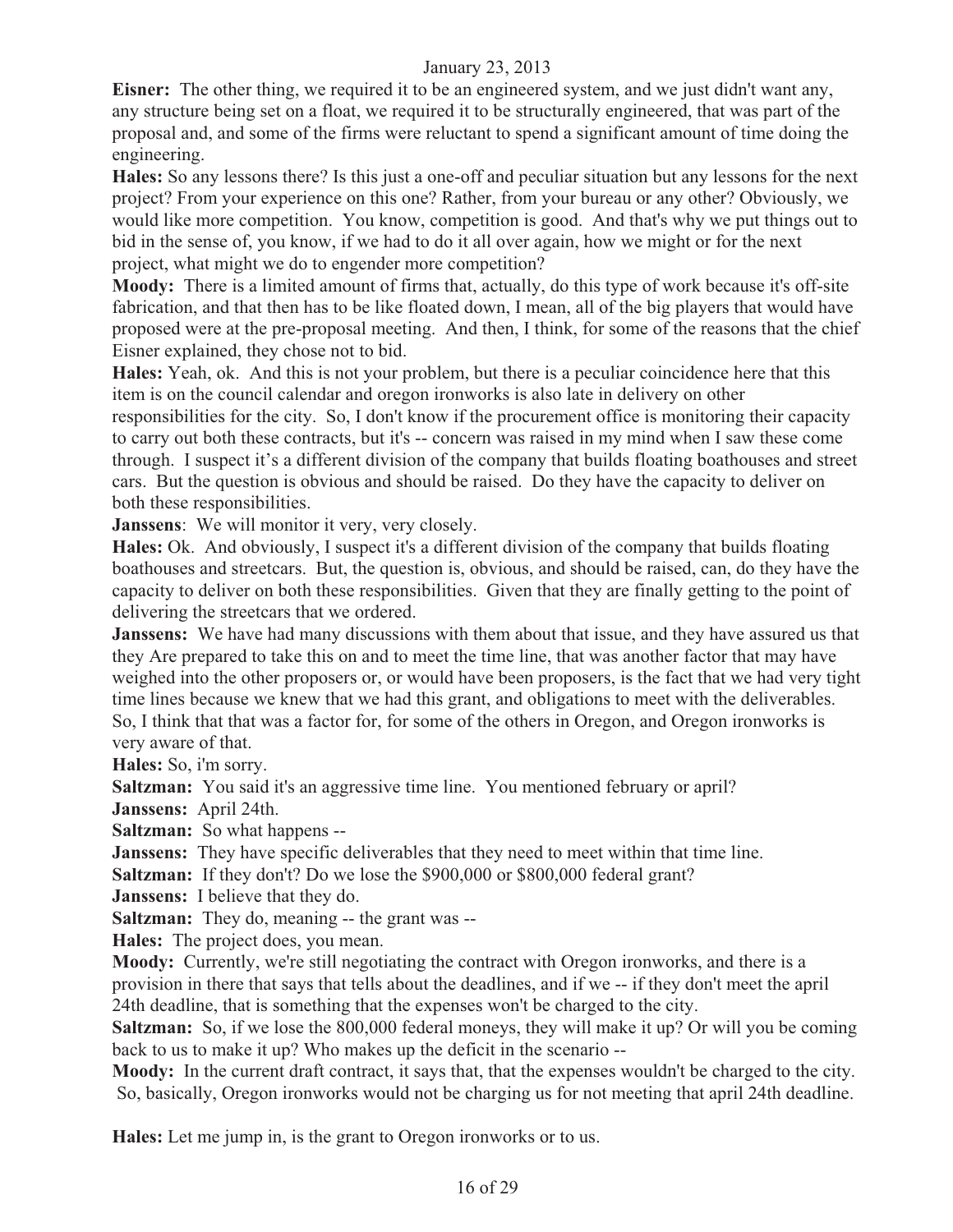**Janssens:** It's to us.

**Hales:** We receive and use the grant to reimburse the cost of the project, right.

**Janssens:** Yes.

**Hales:** There is a schedule with respect to that grant that we have to hold to in order to obtain it. **Janssens:** Correct.

**Hales:** So, but back to your question if, for some reason, something went wrong, and the grant funds weren't received are we obligated, in other words, seems to me we ought to have the grant funds assured before we sign the contract. Right?

**Janssens:** The grant is secure providing that we meet the deliverables, and it's my understanding that, that the contract that we are working on with Oregon ironworks ensures that if they do not meet those deliverables within the time frame to prohibit us from receiving the funds, that they will, essentially, be responsible for that, so they will be absorbing those costs.

**Hales:** We are held harmless.

**Janssens:** I believe so.

**Hales:** In the event of their failure to perform.

**Janssens:** Correct.

**Saltzman:** And this is my last comment. I would like to see the provisions in the contract that, that speak to that.

**Janssens:** Ok.

**Saltzman:** So if somebody can send it to me. Thank you.

**Hales:** Other questions?

**Fritz:** Is this an emergency? No, a report so we have to vote on it today. I would like to hear from the attorneys on the, and the council and others as to whether you are comfortable moving forward with it.

**Saltzman:** You just lost one attorney. [laughter]

**Novick:** Following up on commissioner Saltzman's question, if we vote to approve this today can you go back and make sure that, in fact, we are held harmless if Oregon ironworks doesn't meet the deadlines and we lose the grants? Can we make sure that language is in the contract?

**Moody:** Yes. We currently have a draft contract so the contract is not executed yet, so, there is still opportunities to put additional language into the contract.

**Novick:** Ok.

**Hales:** You have heard the council's concerns about this. You will make sure that, please make sure that the, the draft that's ultimately converted to the contract does, indeed, hold us harmless if their failure to perform results in the loss of a grant funds. And commissioner Saltzman, and perhaps others, would like to see that. But.

**Janssens:** Actually, receiving the grant funds is contingent on providing the deliverables. It's not like we have that money and we're wait to get distribute it. We need certain things met by Oregon ironworks in order to receive and then pass that money onto them.

**Fritz:** If -- if they came in at 2.6 million, we have gotten down to 1.7, but then we would ask them to eat the 800,000? That seems -- we would be coming back and saying, would they be coming back and saying we don't want to build the boathouse after all?

**Moody:** I, actually, have the, the language, the language in the contract says, the boathouse items, agreed to be completed by april 24, 2013 deadline, and that are not completed shall be completed by the contractor at no expense to, to pf&r or the city of Portland.

**Novick:** That does not seem to address the question of if we lose 800,000, due to them not completing it do they pay us back the 800,000?

**Janssens:** That 800,000, we don't receive that until they, they complete the deliverables of the grant, and then we, we demonstrate that and then we pass that money onto them, and then we are reimbursed, it's a reimbursable grant.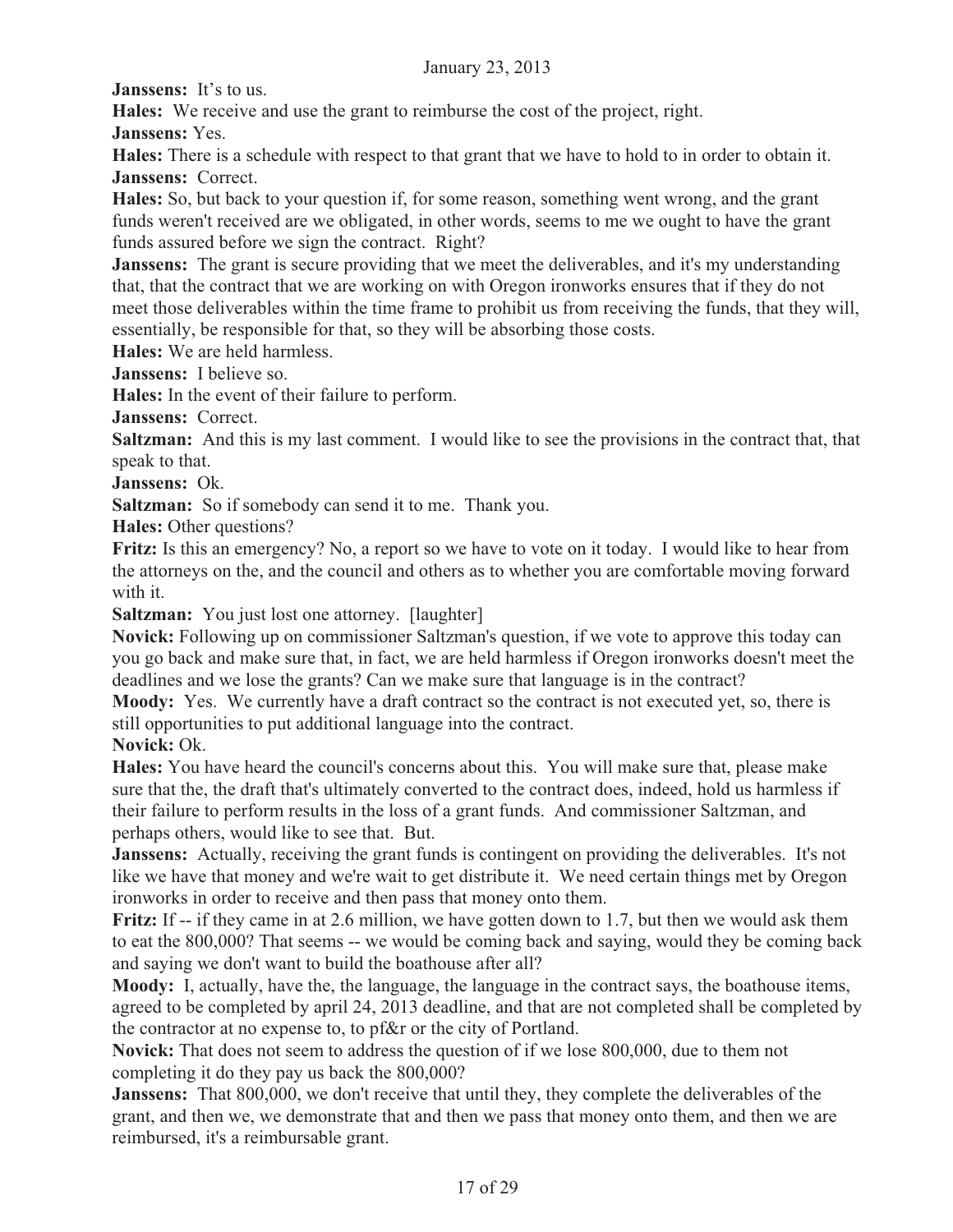**Novick:** Could we have language that, that says more explicitly, that Oregon ironworks will do this work for, for \$1.7 million if we get the grant but for 800,000, or 900,000, whatever, if we don't get the grant?

**Hales:** I think i'm starting to -- this is a reimbursement grant. All right. So, it's not the situation that I described earlier where we get the grant, we execute the Contract, and we blend the colors of money of our money and the grant money and pay it, it's not that, you have an advanced agreement with this agency, and that this is a reimbursement grant as you get this thing done, the federal government sends us money.

#### **Janssens:** Right.

**Hales:** So am I describing it correctly?

**Janssens:** And we won't pay if they have not performed that work by august 24th. We will not pay them. We also won't get any of the grant money.

Fritz: And we wouldn't get the boathouse build.

Janssens: We will, they need to have that done. They are on a very aggressive type line.

**Hales:** Let's hope we don't get to the nightmare scenario that all of us are worried about. But, that is, I suspect that it's not practicable for this contractor or any other to deliver a 1.6 million

boathouse for 800,000. So, therefore, therefore.

**Janssens:** They are motivated.

**Hales:** And, and it's a progress payment scheme partially reimbursed by the federal government. So everyone has a stake in staying on schedule.

**Janssens:** Yes.

**Fritz:** I will ask my question before I vote, are we comfortable moving forward with it today or since we have another meeting next week before the 1st deadline, if anybody wants more time to look over the contract.

**Hales:** My sense is, and in this case not in every case, but because of the sensitivities to this one it might be good for all council members to receive a copy of the contract before it's signed. Even though only one commissioner needs to sign it. And, and my personal comfort level is i'm happy to vote on this today, but I do want to see the language. That's where I am.

**\*\*\*\*\*:** The record will be, will reflect our concerns.

**Novick:** We don't expect to be presented with a bill down the road.

**Hales:** Do we have any public testimony on this item?

**Moore-Love:** No one else signed up.

**Hales:** Thank you very much. And we appreciate it. Good morning.

**Lightning:** Good morning. I am lightning, and I find it interesting on this bid process that Oregon ironworks is the only one that's submitted a bid. First of all, and I will ask this question, how many boathouses has Oregon ironworks built? In Portland? And that's one of my questions. And looking at, at other projects they have done, and see how well they have done. And I understand that the predominant boathouse builders in the city are like steelhead construction, and doug's construction, and these people build boathouses every other day and month. I have never heard of Oregon ironworks building a boathouse. And now, I find this bid unusually high. Discussion was mentioned on the flotation. This is standard procedure, what is required, for the proper flotation of a certain size of a boathouse that is built. This is nothing new, this is nothing that hasn't been around for years. I find it unusual that, that this bid is so high, so, anyway, I would like to see bit more time on this. I would like to talk to steelhead construction. And doug's construction. And see if they were in the process of submitting the bid and see why this bid is so high. So I hope that you extend this out a week because I feel it is outrageous. Thank you for your time.

**Hales:** Thank you. Any other public testimony?

**Fish:** I move to accept the procurement report.

**Hales:** A second?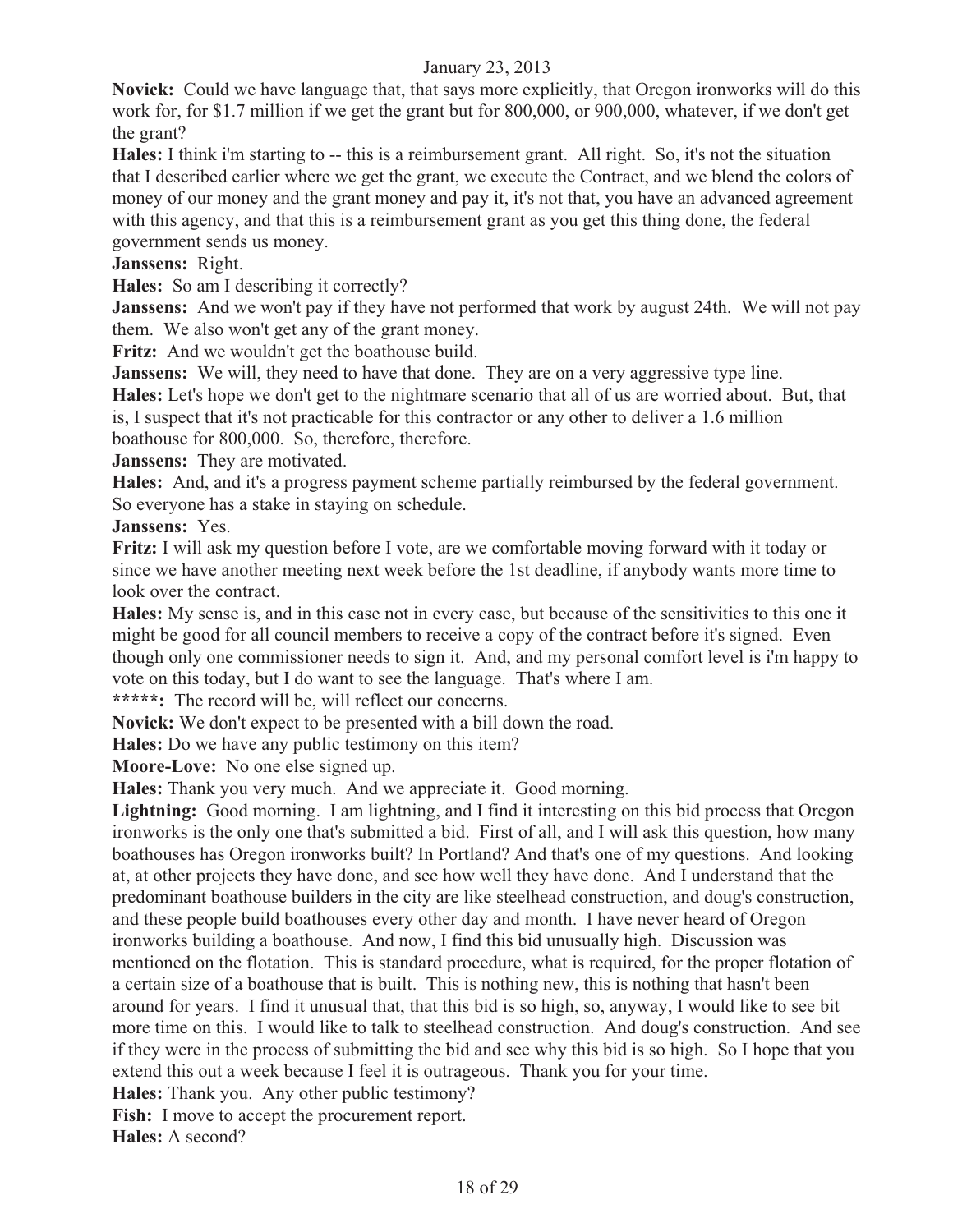**Novick:** Second.

**Hales:** Let's move to consider that and adopt.

**Fritz:** So the initial estimate of cost was so far off. So it would be helpful to scope out so the questions that have been on the council and from our testifier are scoped out early in the project, and I know that there was an attempt to do that, to clarify about 800,000 of this cost, if it will be from the grant and 800,000 from the general obligation bond that that, the voters passed in february of 2010. So, my understanding is there is no general fund implications on this project. And I appreciate that it is important to protect our, our expensive valuable resources both as people and equipment in the fire bureau. Thank you. Aye.

**Fish:** I appreciate the briefings we received and the council discussion, and as the chief mentioned the original estimate was very low confidence estimate, and we do assign values to estimates, to guide -- I would have a different view if we were told it was a high confidence estimate and we're back here with, with this bid but that was not the case. And with the grant, which I think shows a creativity in covering the additional cost. I understand we are within 100,000 of the original estimate. And based on the conversation I have heard today, I am, I am comfortable moving forward, and based on what commissioner Fritz just clarified on the record, a general obligation bond and grant money is funding this and the general fund is not being placed here, I am comfortable moving forward today. Thank you, chief and team for your presentation. And commissioner novick for bringing this forward. Aye.

**Saltzman:** Well, I appreciate the discussion. I think that it's all, you know, I do want to see the contract language, that really absolves the city of any responsibilities should the grant go away due to actions on Oregon ironworks missing april 24th. I would like to see something about the bureau's fulfillment of the greenway permit conditions. So if you can provide me an update, on that, I would appreciate that, as well. Aye.

**Novick:** I would like to echo commissioner Fish's comments and congratulate the bureau on its work here. The counselor saw a low confidence estimate of 800,000. There is a bid of 2.6 million. And then through working with the contractor, to reduce the cost of the original bid and getting this grant we're back spending the same amount of money, approximately, that council was originally considering in a low cost estimate so I congratulate you from snapping the victory from the jaws of defeat and vote aye.

**Hales:** I wasn't around for the earlier phases of this, of this discussion and I appreciate the work done in this grant coming to the rescue. So, good work for seeking and obtaining those funds. Something for us to think about, not just on the fire bureau projects but our specifications for these purchases. Buildings, equipment. If they are written so narrowly that only one bidder will bid, we are not in a strong position so whether we are buying pencils or fire stations or community centers, you know, the details of what we specify matter and how unique it is, so there is a standard question there that I think that we ought it weigh and look at as we move into other purchasing decisions. Whether they are funded by bond Measure or by other general revenues. It's something that I would like to flag, but it seems to me as a sometime construction guy. We may have painted ourselves into a corner here by the specifications that we wrote. Fortunately you have gotten us out of that corner with the timely and successful obtaining of the grant but we don't want to put ourselves in that position often. I appreciate the good work done and vote aye, nevertheless. [gavel pounded] thank you. Item 76.

## **Item 76.**

**Hales:** Commissioner Saltzman?

**Saltzman:** This is a second reading, yes?

**Hales:** Oh, it is a second reading, yes, any testimony? Council, let's vote.

**Fritz:** Thanks to amy and commissioner Saltzman's office and patty, aye. **Fish:** Aye.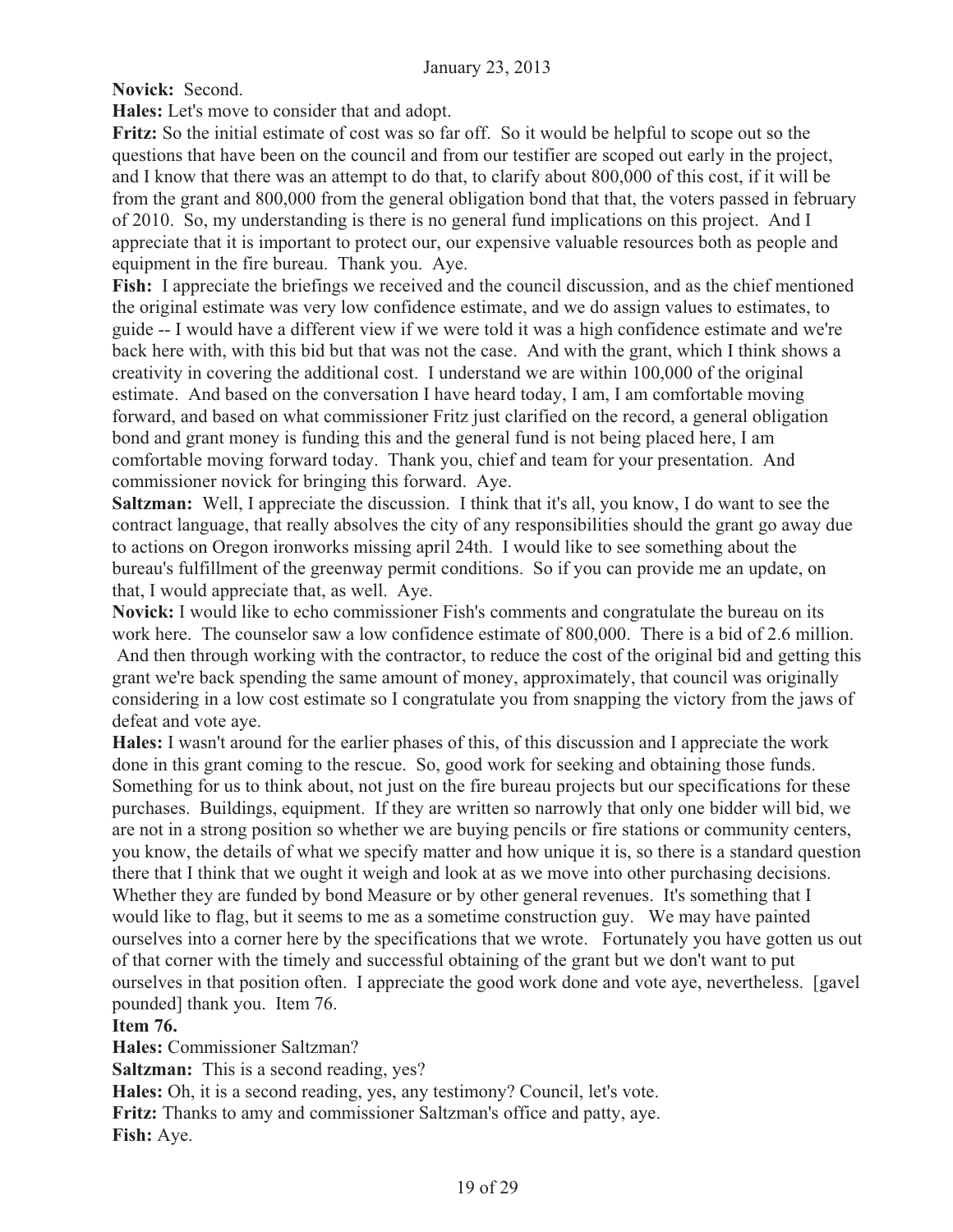**Saltzman:** I want to thank amy, also, and patty and also the staff of the bureau of environmental services for their work on this update. Aye.

**Novick**: Aye.

**Hales:** Aye. 77 please.

**Item 77.**

#### **Hales:** Can you enlighten us?

**Jim Van Dyke, City Attorney:** I will try. Jim van dyke, city attorney. The matter before you is an ordinance to comply with an order that we received from the employment relations board in december of 2012, and it arises in an ongoing dispute that the city has with a grievance filed by the -- one of the unions regarding firefighter thomas hurley. Without going through all of the background to this dispute, let me try to summarize it briefly. The city, pursuant to some reforms, through the fpd&r system, instituted a return to work program. And mr. Hurley was ordered to return to work. He did not. The city took some action against him at that time to take him off the medical layoff list. And that decision was briefed by the union and an arbitrator in 2010 ruled in his favor, and not only reinstated him back to the position that he was in, when the city took its action against him but ordered the city to pay him and not the fund but the city to pay him back disability benefits over a three-year period of time. The city council adopted a resolution in 2010 that direct the city attorney's office to defend the case. And that's what we've been doing, and it is before the Oregon court of appeals and we're waiting for a decision. While that was happening, the union returned to the arbitration, arbitrator and to the employment relations board, and saying that the city also needed to provide mr. Hurley with retirement service credits. And retirement service credits under, as applied by the fund, affect the amount of retirement benefits you get, and they affect when you can retire. In december of 2012, it was ruled that mr. Hurley was entitled to additional retirement service credits, and it also ordered the city, not the fund, to pay those additional credits, that was very explicit in erb's order. This unusual situation is one reason why we're on, having an appeal before the court of appeals. In the meantime, erb ordered us to provide these credits immediately which would be effective when mr. Hurley retired, and he submitted his retirement papers or his intent to retire at the end of december 2012, and so now, we are in the position of having to provide him with these retirement service credits. Our office has looked into asking the employment relations board for a stay of this order while it's on appeal, and we have concluded that we do not have the legal basis to ask for stay. Ordinarily the payment of money in and of itself does not constitute a legal basis for obtaining a stay. And in fact, when may recall that, I believe it was last year, the city was faced with the same position when we had to pay mr. Hurley some back disability benefits. And we asked him for stay at that time, and they reject the stay. We don't think it's necessary to go through that exercise this time regarding his retirement benefits when the situation is identical, that is, we're in the position of having to pay him money. This ordinance would authorize the city to pay the difference between what the fpd&r fund would way to mr. Hurley, and would comply with, with the, the Order of the employment relations board. You will notice that the exhibit that's attached to the ordinance refers to a stream of payments over the next two years. We believe in the next two years, and actually we believe that within the next year, we'll have a ruling from the court of appeals. If that ruling is favorable to the city, we believe it will allow the city to discontinue those payments. And we would then be in the position of asking mr. Hurley to pay those payments back to the city. So, the ordinance also authorizes the city and the city attorney's office to try to recover those payments if the court of appeals rules in our favor. If the court of appeals does not rule in the city's favor we will have to come back to the city, to the city council, and ask for, for additional authority to pay additional funds to mr. Hurley. Because obviously, his retirement benefits are due over his anticipated life-span, which is another 20 or so years in the future. And this ordinance only authorizes us to pay for the next couple of years. We believe this ordinance satisfies erb's order to us from december, and we also believe that it preserves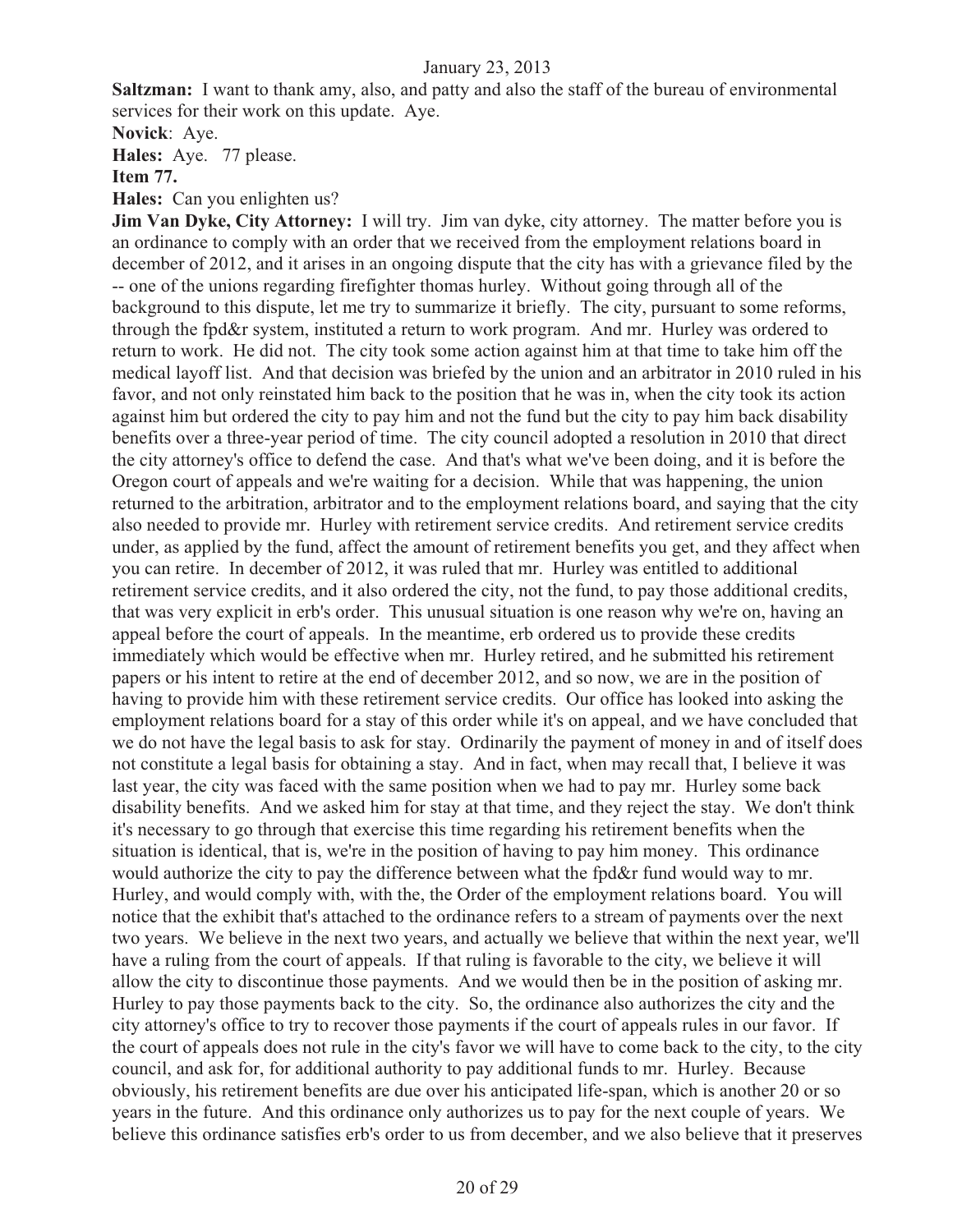the city's ability to contest the matter on appeal by giving us this, this limited grant of authority to pay the money. If the city were to refuse, erb has told us that they would try To file an action in the circuit court, and they would probably be represented by the attorney general or by outside council to obtain a circuit court judgment ordering the city to comply. I don't believe and I don't recommend that that's the position or the road that we walk down, especially since we would have virtually no defense to that lawsuit. We would have to admit that we have not complied with the order.

**Fish:** If I may, since there is a bit of history to this case. I just think that since we had a succinct and thoughtful presentation by the city attorney, if I may add a comment. When the arbitrator ruled against fpd&r and the city and dan when was that? A year, year and a half ago? We had a very spirited discussion with this council, and it was probably the hottest and most spirited discussion that I can remember and dan, you might remember one with more heat. But, at the heart of it was a very, in my opinion, based on 20 something years of practicing in the field of employment relations, an important question about whether an arbitrator had the authority in a remedy in a case that put the city in the position of, of paying for, for a violation that, that arbitrator determined fpd&r made, whether we agree or disagree with the merits of the decision, it was the view, of the majority of the council then that what we were doing, excuse the pun, is we were in a sense blurring a fire wall that existed between the general fund and fpd&r. And the arbitrator's decision was setting a precedent that someone could, voluntary two bites at the apple. They could file a challenge to fpd&r's ruling by a grievance under the collective bargaining agreement and seek relief, and hold the city liability. The general fund for something that -- My view and dan's view and others, really ought to be within the purview of fpd&r. This issue is now in our agenda, and the question of that fire wall may be addressed legislatively. I personally believe that the decision was wrong. And I also believe that it runs the risk, a significant risk of reducing public confidence in our pension and disability system by the blurring of the lines. There is, a big disagreement with our friends on that question. But, I think that in terms of our stewardship of the pension and disability fund and then of the general fund, it's an important question. We had no illusions when we lost the award. That, that there was a clean path to getting it overturned at the erb or the court, and in fact, we were advised that there is a narrow legal basis to challenge an arbitrator's award. But, for better or worse, mr. Hurley's case has become a poster child, if you will, for what some people think are some Abuses in the system. And I think that we were obligated to take this appeal forward as a council, and we voted to do so and now, I personally think that we're obligated to follow the advice of council to do that's what called mitigating our damages. Could do prudent things to make sure that if we lose at the next level, our costs don't keep mounting. But, I think ultimately, the significant question that's before us is not resolved by our action today, or by the action of the court of appeals, but it's really resolved either legislatively or at the table because the general fund in my view, should not be placed at risk of resolve, the disputes, which are between a beneficiary and a fund. And I think that if we allow those lines to be blurred, it will create unintended consequences which will work to the detriment of the beneficiaries and the administrators of the fund. That's my view, and that sparked once upon a time a spirited debate in this chamber. I will support this not because I want to reward mr. Hurley, but in terms of the legal strategy it's the property thing to do to limit our exposure, and if we are successful on appeal, as the city attorney noted, we have the right to seek reimbursement of the additional funds paid to him. But ultimately, I think this is bad for the entire system because I think that it paints a picture of a system that can be exploited in ways that frankly, I don't think were intended.

**Saltzman:** So given the tremendous precedent at risk here, namely that the city's general fund is on the hook for claimants not satisfied with the decision of the independent fire police disability and retirement board, and given that we did pass a resolution, I forgot when it was, did you say december of 2010?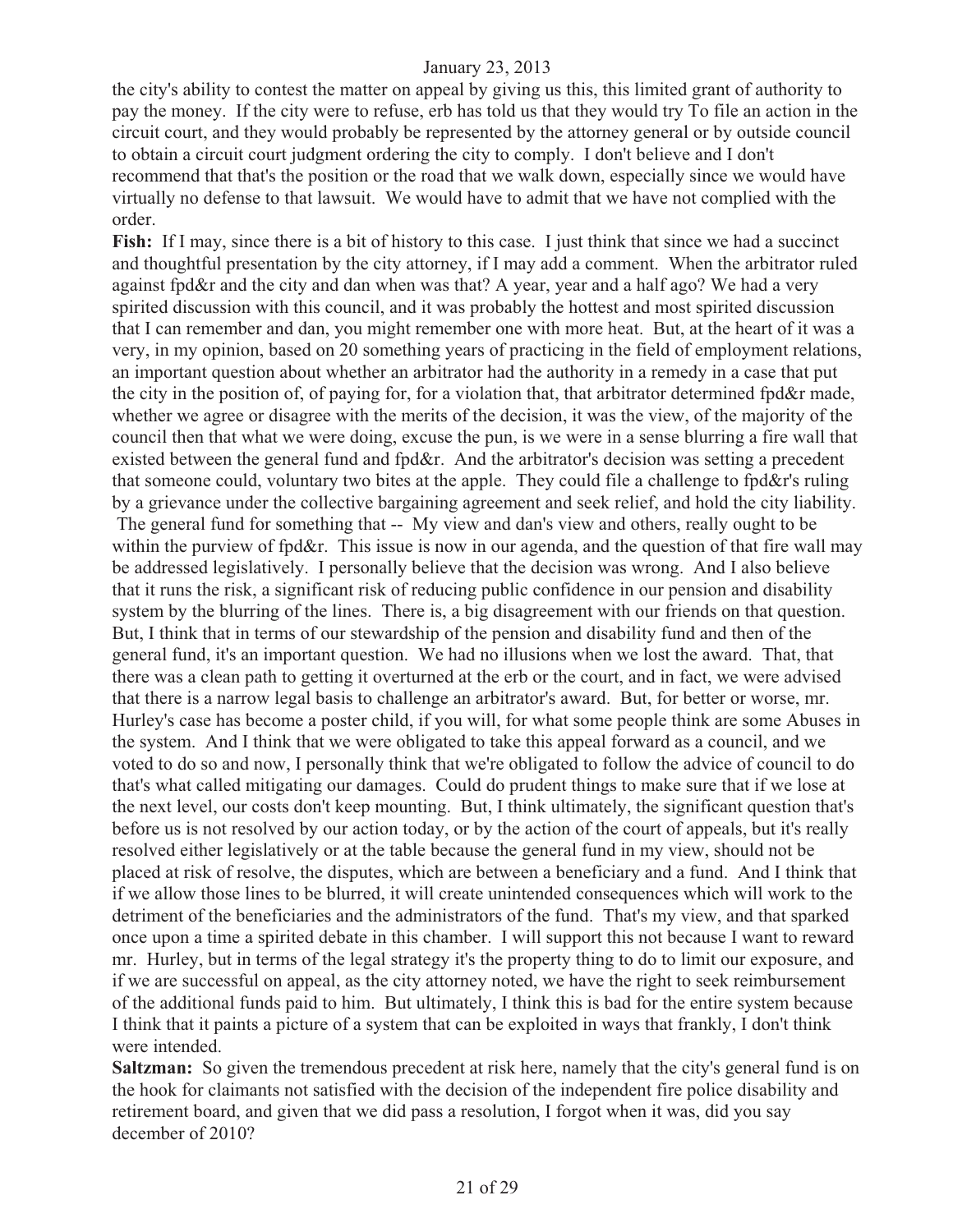**Van Dyke:** Ten.

**Saltzman:** We're going to fight like hell against mr. Hurley and this judgment. So given the precedent at risk and given our resolve earlier to fight like hell, is there a reason that we should not pay anything until we get a court of appeals ruling or a legislative fix?

**Van Dyke:** I think that we're in the, in the unfortunate position having been ordered to pay by the employment relations board and unless we could get stay of that ruling, or unless we thought that we had some other legal options that would prevent us from paying at the present time, i, frankly, don't see any alternative but to, for us to go forward even though the matter is on appeal. And it's very unfortunate that that's the, the legal position that we find ourselves in, but, the courts are applying a very standard rule of law that applies in virtually all cases. The payment of money will not justify a stay of the ruling of the administrative body or a court for that matter.

**Fish:** What's the statutory interest rate on the amounts we're required to pay by order if we choose not to?

**Van Dyke:** It will be 9%.

**Fish:** The additional challenge here, and by the way, just to dan's point, I think it's an excellent one, by following your guidance in making this payment, we are in no way conceding he's owed it but simply complaining with an order. That cannot be used against us.

**Van Dyke:** That's correct, I am sorry if I didn't address that, but this does not create any concession or admission on the city's part that our appeal should not succeed.

**Fish:** One of the things that concerns me as galling as it is to write a check today, it will be more galling to write a bigger check down the road that factors in things like interest. And knowing that the city attorney's office is, has also had to spend resources on challenging an order, where at least at the erb level, it is a very difficult road as I understand it. So, those are among the, the factors that persuade me that this is something that we should do and just swallow hard.

**Novick:** I would also like to add that, and fellow commissioner, I would like to add that we're in front of the erb, on a fairly regular basis. I think that we would be advised not to defy one of the orders when the city attorney saying, that that, we have no real legal basis for that. I think you want to maintain this, as cordial of a relationship of the body with power over you as you can.

**Hales:** Other questions for Jim? Thank you. Is there any other public testimony on this item? **Moore-Love:** We have one person signed up.

**Hales:** Good morning.

**Alan Ferschweiler, President, Portland Firefighters Association:** For the record, alan ferschweiler], the president of the Portland firefighter's association. And --

Fish: For the record, congratulations.

**Ferschweiler:** Thank you very much.

Fish: You were just recently elected.

**Ferschweiler:** Yes. So jim forquer is no longer here so I am here to take the reins from him. So, thank you for letting me speak for a moment, and the one thing that I did want to reiterate is the reason that this is in front of the city, well, and this has been three union presidents, that have worked on this case. It has been going on a long time. But the thing is, is that when we look at what happened in the past, why is this city really involved is because the city is the one that terminated mr. Hurley's employment. When you look at how the board has decided where they wanted to go, it's because the city brought him back as an employee and then terminated him, and that's what makes it a grievance because it was a just cause grievance, which the city was not able to support the just cause for that termination. So if we fast forward to where we are at today, I think this gets us closer to where we need to be for resolution for this. It's not ideal that this comes out of the city general fund. I can't reiterate enough that it's the union's position that this should be a fpd&r levy and he should be made whole there, and as a remedy having that board decide whether they could give him his years of service would also, if the board decided to do that, and vote on it,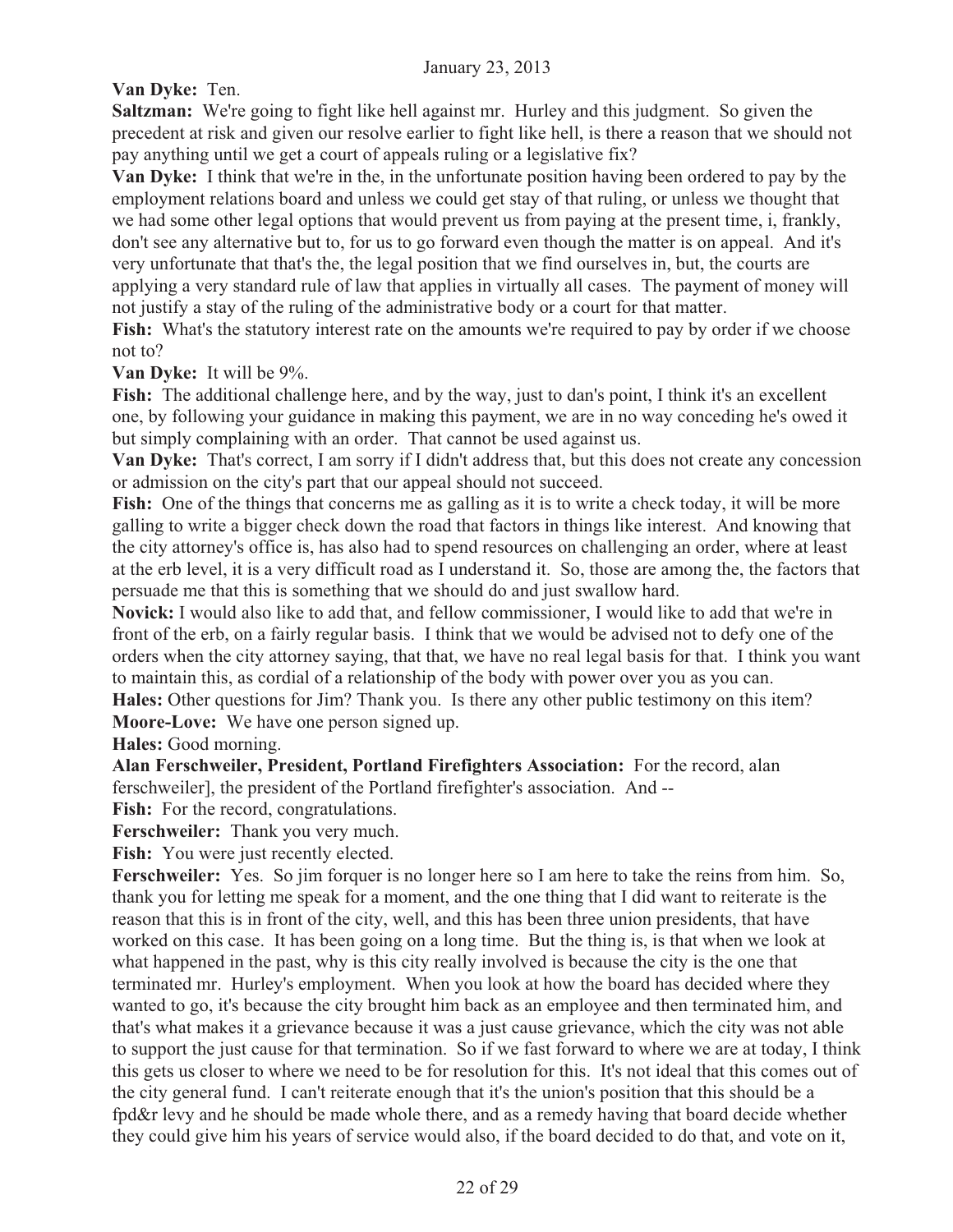they would have the ability to make him whole, and we could be over with this matter. When you look at the past 30 days, I think that this is really has accelerated in the past 30 days because of the board. The motion made on december 10th. And that's within the 30 days to make the grievance whole. And so on the 11th, I chose to file with the board, that the city had not complied with that, and we've been in constant communication with them. I believe that we're all working in good faith to get this completed. So, after you guys vote on it next week we'll be notifying the board of the city's good faith and making this payment, and that we are working towards resolution. So, that's pretty much what I had for you guys, and I want to be here to see if you had any specific questions that I could answer for you, also.

**Fish:** First, welcome in your capacity. We had a productive working relationship with your predecessor and we hope that continues. And I think that the, the lightning speed in which the successor contract was agreed to was evidence of what a good collaborative relationship means. And so look forward to supporting you in your transition. I appreciate what you said in your prepared comments. That it's the union's position that it was, in fact, the fpd&r fund that should have been tapped to bring mr., make mr. Hurley whole. I would hope, while it is your job to fight like heck on behalf of the members, that the parties in fashioning remedies in arbitration, work - work to avoid this happening in the future because it's my view as someone who believes that your members deserve a decent pension and benefit, that it's these kinds of anomalous cases that undermine public confidence, and I think that's bad for you and us and the people we serve. I hope in the future we can work together to avoid that.

**Ferschweiler:** Absolutely, and I think that the one anomaly this started the return to work program after the 2006 reforms. And, and mr. Hurley was a portion of that. And if we could have had that completely ironed out and been on the same page at that point, I think that we can have avoided this also, at that point.

**Fish:** Thank you.

**Saltzman:** Isn't it that mr. Hurley refused to come back?

**Ferschweiler:** Yes, he did. And that's why the city bought him back and terminated him. The return to work program, again, that still is not completely resolved. In terms of the union's position, that you had to argue that, at the city's position that we did not have to bargain that. And right now, it's at the Oregon court of appeals.

**Saltzman:** I appreciate you being here. You mentioned the last words were, as we work towards full resolution of this. Is, what is, what does full resolution look like to you? The fpd&r fund would pay mr. Hurley?

**Ferschweiler:** You can look at the future of the legal litigation. Ideally for the union not going to the Oregon court of appeals would be the ideal scenario. And I understand from the city's point of view that they have to do their due diligence and take that forward, and we understand that and respect that decision. I think that the end goal that would be ideal is that the pension board recognizes the time of service while he was terminated, as erb has ordered the city to do. And then that way the city would be half completely separated from it, and the pension would pay his retirement, and his full retirement and the city would not have to come back in case the court of appeals finds in the union's favor. That would be the ideal scenario for us.

**Ferschweiler:** One more quick comment, I understand this has become a poster of a case, but I can tell you, especially since i've been employed in 2001, the fpd&r system has come a long way, and I think that you can look at one or two cases out of 700 cases that are not ideal but it is going lower every day. Your employees that work for the fire bureau and I represent do a great job, and I think that, that this is not ideal for everybody because I believe that they really do a good job and they are not trying to scam any system. So, I would like to close on that.

**Hales:** Thank you. Other testimony? If not, roll call, please. **Moore-Love:** It's a non emergency.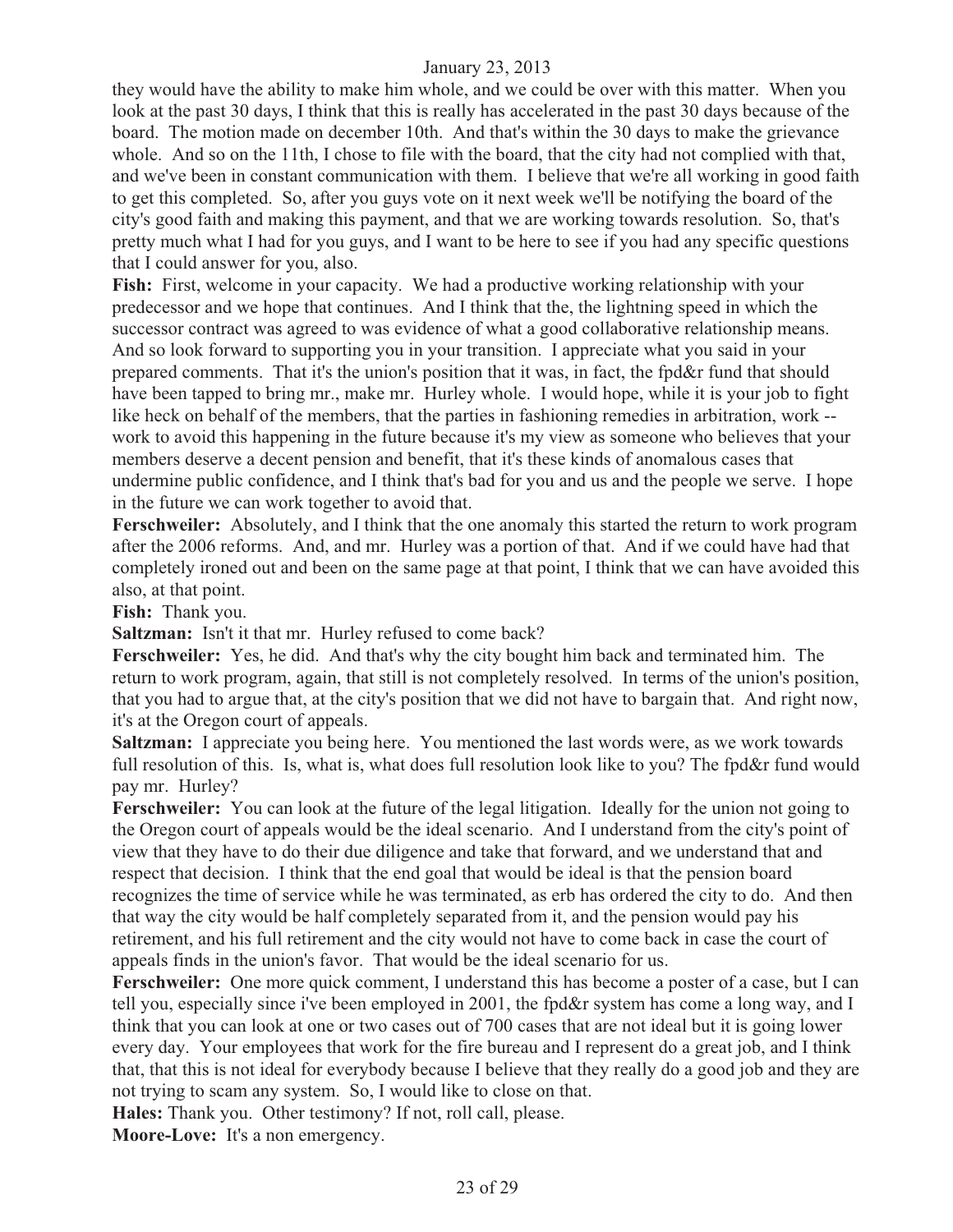**Hales:** Thank you. Second reading next week then.

Fish: We're prepared to take up 67.

**Hales:** Among the consent items? Can we do this and then 73 before you go?

**Fritz:** I have to leave at 11:30, and I have discussion on 73.

**Fish:** 67 will take two minutes.

**Hales:** Let's do that.

## **Item 67.**

**Fish:** Thank you, mayor adams. –Mayor Hales.

**Hales:** I've been --

**Fish:** I was referred to as commissioner Fritz at times. Mr. Ryan, would you come forward. And mayor and colleagues, the matter before you is a very straightforward request for authorization to distribute funds previously budgeted to transition projects inc. Which is running our women's winter shelter program. That program, by the way is, oversubscribed this winter for obvious reasons. But this is a straightforward matter, and the funding has been budgeted, the bureau selected transition projects to run the program, and this simply seeks authority to distribute the funds, and my understanding is that mr. Walsh has a concern unrelated to the distribution of the funds, but more aligned with the larger policy question, and it might be more fruitful it take his testimony first.

## **Hales:** Please.

**Joe Walsh:** And commissioner Fish is right. I'm not objecting to the 259,000 that you are going to add. My concern is that on one hand you are doing something that I support. And that's helping people that are in desperate shape. I applaud that. And the, on the other hand, you are trying to close down the right to dream two, which which cost this city nothing, nothing. They pay their own bills. The police are rarely called there because they don't allow drugs or booze. But you are trying to close it down by fining it every month. The logic here, and I know i'm irish, but the logic here is damaged. You are saving 70 people over here, and you have 70 people in r2d2. Which is a strange figure. That's why I noticed this. If you close down that camp, you will move 70 new people on the street. Here's the logic in that. Gentlemen. Where's the logic in that, gentlemen? That's my question, someone explain it to me?

**Hales:** Thank you. Thanks.

**Fish:** Mayor, technically, the matter before us is just to authorize the distribution. Mr. Walsh is raising a point that he's made before about how on regulatory side we're dealing with r2d2. Obviously, appreciate his testimony but it's not germane to the matter before us. And I have a staff person here who is prepared, this is ryan from the ending homelessness team, and he can talk about the 269,000 but he's not here prepared to talk about r2d2.

**Hales:** I understand. So maybe just a brief note about where these funds will go? **\*\*\*\*\*:** Sure. So --

#### **Hales:** State your name.

**Ryan Deibert, Portland Housing Bureau:** I am ryan and I work with the Portland housing bureau ending homelessness programs. These funds were, as commissioner Fish summarized, allocated as part of the budget to, specifically to provide winter shelter, and in this instance we're taking the funds allocated to the budget, applying them specifically to the contract for transition projects to upgrade a 70-bed shelter through the winter months from mid november through mid april. And for, for women. Currently, in the two months, of operations, to date, they have served 310 women, providing 47 permanent housing placements for women coming out of that facility. **Hales:** Great, thank you. Further council discussion? Let's take a roll call on this Item. **Fritz:** Thank you for your work and your advocacy, aye.

**Fish:** Pleased to bring this forward and I want to also acknowledge our wonderful ending homelessness team at the Portland housing bureau, ryan diebert, and sally and [inaudible], they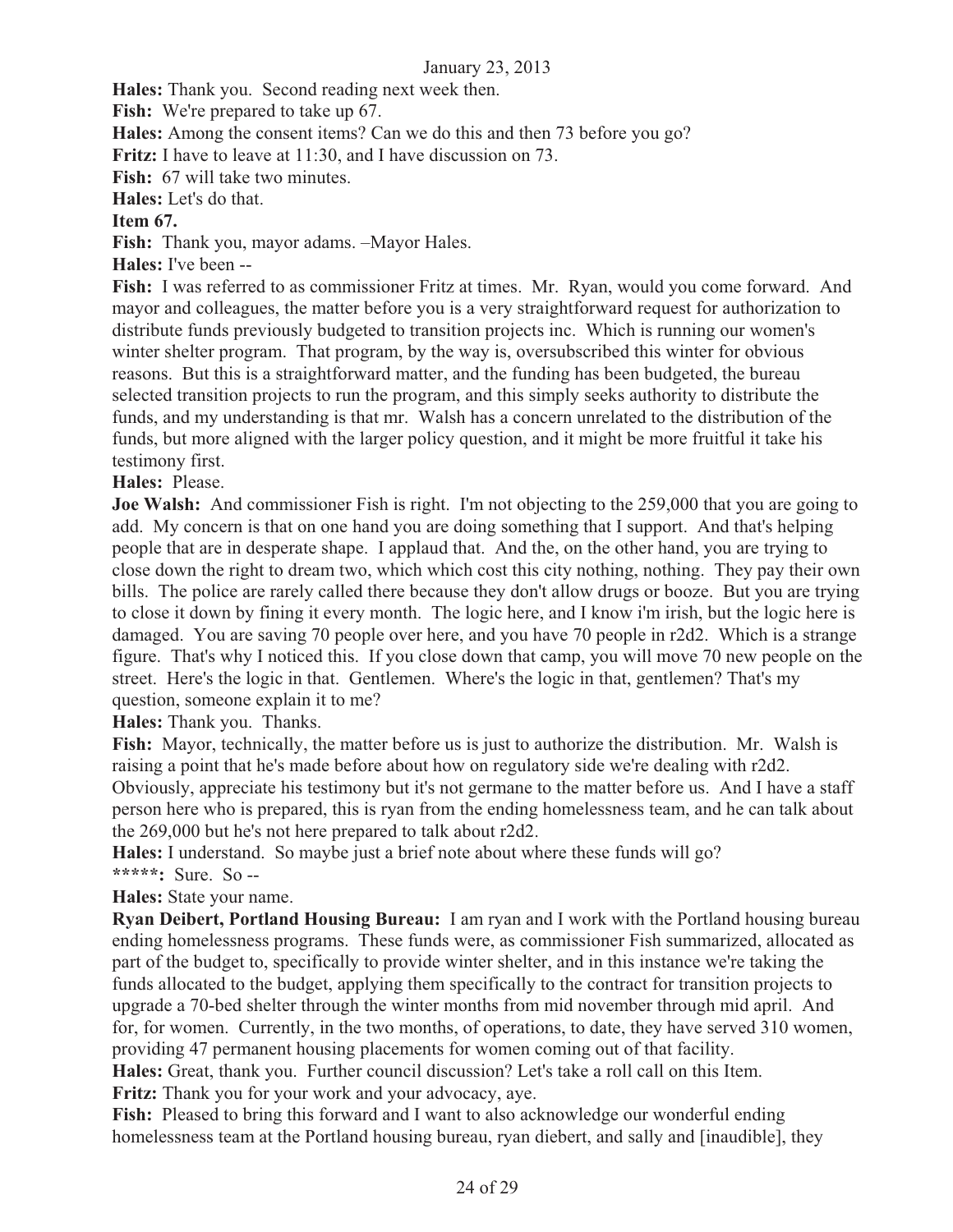have also had the emergency weather system which has been trigger on five or six different nights, so when you get those alerts, that say, we're opening up additional capacity in other locations, staffed by the red cross, those are triggered and then supervised by the team that act in a rotating basis as a incident commanders to make sure that anybody who is outside during a weather emergency has the opportunity to go inside for their own safety. I'm very proud of their work and pleased to vote aye.

**Saltzman:** Aye. **Novick:** Aye.

**Hales:** It's a cold winter out there, and I saw that alert, as well, about the additional shelter that we were able to open up so these kinds of -- we're not doing enough, whether it's through partners or on our own but everything we can do, aye. Thank you both. Ok. Now, I know you are on a clock here, commissioner Fritz. So, let's -- 63, I want to return that to my office. I believe.

## **Item 63.**

**Hales:** I will request to return this to my office for one week. No objection. [gavel pounded] And then let's take up 73.

**Item 73.**

**Hales:** Good morning. This is a switch. Karla gets to come and testify.

**Moore-Love, Council Clerk:** Not my favorite.

**Hales:** Ok.

Fish: We get to ask you questions under oath, yeah.

**Hales:** This is a rare event. This is cool. Good morning.

**Sara Landis, City Auditor's Office:** Good morning. So, this is a request to update --

**Hales:** State your name.

**Landis:** Sarah Landis, the city auditor's office, thank you for the reminder, this is a request to update the city code regarding our publication of the city council agenda. We received notification from the daily journal of commerce that they would be switching from daily publication to monday, wednesday, friday publication, and so that we would not be able to get the agenda in the tuesday edition any more. So, after reviewing the options with the city attorney, we decided to do a code change to change the requirements for publication that this would not change the requirements for notification prior to a meeting. And charter requires 24 hours notice prior to the meeting and code requires publication in the official paper of record. So, it's that official paper of record distribution that we're seeking to change in a code change. And we did look into the feasibility of monday publication, and but the deadline for print is thursday at 5:00, which is the same time as our filing deadline is for council items. So, that was not an option for us, either. And Linly who is here was the attorney that reviewed the request for this change and how to make this happen, and I think toni and Karla are here to provide any other details that you might need.

**Hales:** What are you doing instead?

**Landis:** To distribute the agenda via email and post-it on the website, and according to -- **Hales:** No publication in the conventional --

Landis: In the wednesday paper, it still would be available outside council chambers for those who want to follow along.

**Hales:** I get it.

**Fritz:** I asked for this to be pulled so we could have a discussion, and i'm concerned about relying only on internet access to the agenda before wednesday morning because we know that only, there is a percentage of our citizens who don't have internet access. Although they probably don't have much greater access to the daily journal of commerce but it highlights a discussion that the three members of the council serving last year will remember and that is that it would be in everybody's best interests to move the filing deadline to tuesday at 5:00 instead of thursday at 5:00. That would then enable you to get into the monday daily journal of commerce as the paper of record and also have the much, I think, more significant benefit of giving council offices additional time to look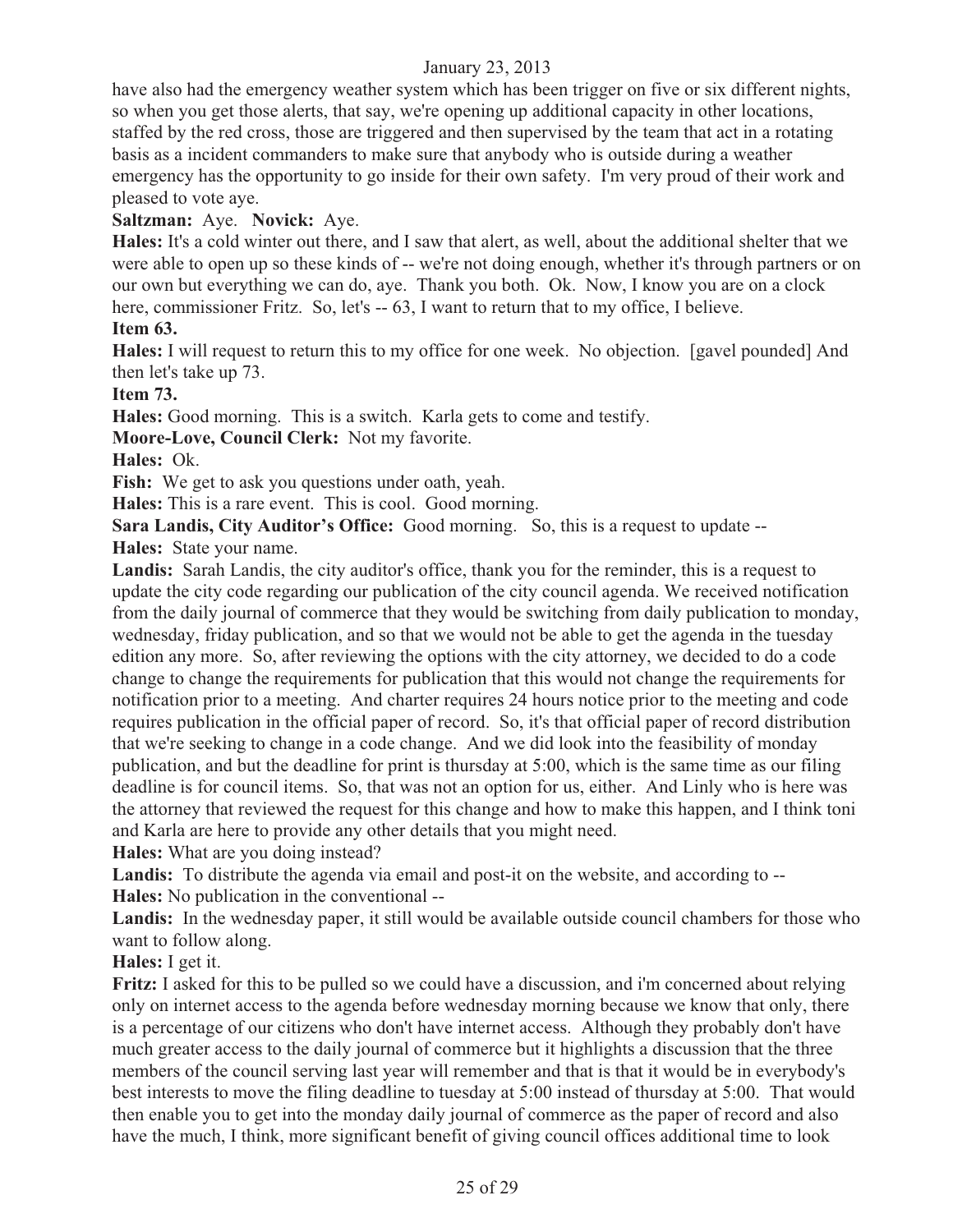through council agenda items, Particularly on short weeks like this one where we had just coming back after the weekend even though you are able to put the agenda out early, so I would propose a different solution. If we are going to go with only internet access, I think that more needs to be done, and i'm not prepared to vote on this code today because I think that there is some significant public involvement, and this should be required. On having a discussion with our communities about how they would best be able to find out what the agenda is, but in the meantime, it seems that the, the, rather than changing the code, it would be better to change the filing deadline because there is multiple benefits to that.

**Moore-Love:** With a tuesday deadline, you are giving us wednesday to, to file to do the agenda, and i'm in council all day wednesday and most of thursday afternoon, and we have no more staff to do this agenda than sue or i.

**Fritz:** So the discussion we had on that was why we were moving it to tuesday rather than wednesday. Is that yes, acknowledging that, that wednesday is not available for staff to work on the agenda, and you -- currently the deadline is thursday at 5:00 and you get it out with remarkable speed as soon as you can.

**Moore-Love:** It's an all day process on Friday.

**Fritz:** Right so the expectation would be especially for the printing and the daily journal of commerce you don't have to have the links done by then, on the rare days that we have council on thursday afternoons, it seems reasonable that you could get the list of the titles to the daily journal of commerce by thursday evening and on those days, we would not get the council agenda coming out until friday. But, we could still get, have the letter of the code met under that circumstance, and most days, most weeks when we don't have a thursday council, you could get the agenda done on thursday instead of friday.

**Hales:** Sounds like a workload problem.

**Moore-Love:** It is.

**Toni Anderson, Auditor's Office:** Toni anderson, the city auditor's office. I have a concern with thursday, if there is a thursday afternoon meeting we could not finalize the agenda until after the meeting. If something was to carry over to make it into the agenda. So there is some timing issues, also.

Fish: When is the dic schedule changing?

**Moore-Love:** First of february so effective with our february 6th agenda.

**Fish:** So this is time sensitive, at least to the extent that you want a backup as they change. I have also, commissioner Fritz, wondered the question that you alluded to, which is how do people get information about our agenda. We have the daily journal of commerce in the rack here, but I would be curious to know how average citizens learn about our agenda. My guess is that few of them subscribe to djc. And that would include Neighborhood activists, associations and others. So, they probably do what I do is go on the city's website and pull it down. But I would like to know more about that and how people actually get the information, and what's preferred before i'm prepared for a change of filing because while I appreciate commissioner Fritz' concept, I would like to start by knowing how people get information and work from that, from that body of information before we change the filing deadlines, and inadvertently create a workload problem, but the question I have for today is, this is an emergency matter before us, and do you need us to act today so at least we can adapt so we have enough time to be teed up when they change their publication schedule, and if so, if this, is commissioner Fritz's concept something that we can revisit later?

Landis: I think we would prefer to be in compliance with code when the change takes place on february 1st. Obviously, and we've been open to the discussion about changing the, the filing deadlines certainly in the past, and we'll continue to do so but as Karla and Toni mentioned we have considerable workload issues. A 5:00 on tuesday deadline doesn't help us much because Karla and, and sue usually are busy on wednesday and most of thursday, so it would have to be an early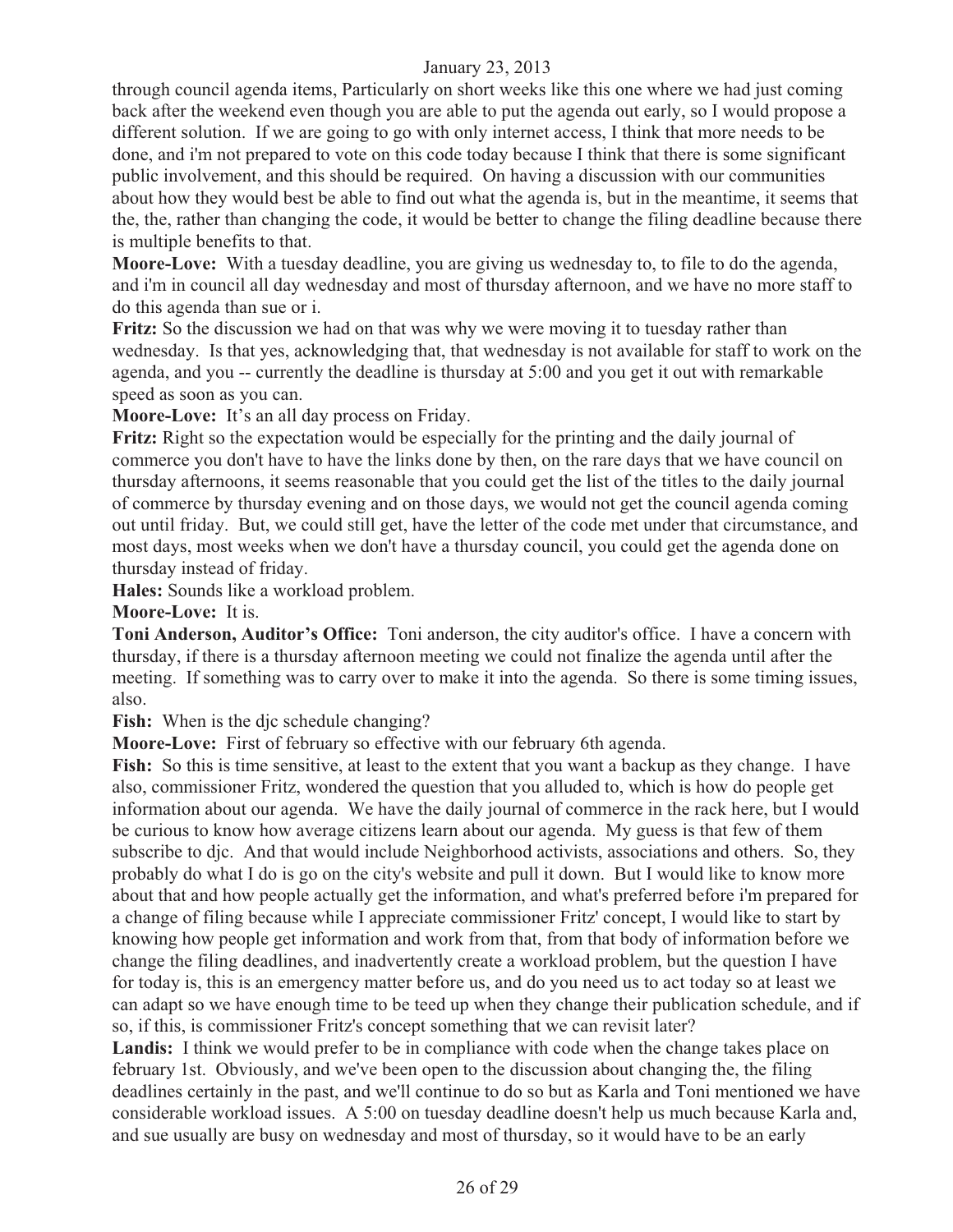tuesday filing deadline for us to change in any case to make the thursday afternoon djc print deadline.

**Hales:** I'm persuaded by what Commissioner Fish said but not immune to what you are talking about, commissioner Fritz. This is internal procedure. We're adopting it today and hopefully not changing it every month but we can change our procedures any time that we want. A little different, higher hurdle for changing filing date, but that's also internal procedure.

**Fritz:** Do you have a, an advisory committee who gives input on things like this?

Landis: Yes. A budget advisory committee.

**Fritz:** Had it been taken to them?

**Landis:** It has not been brought up with them.

**Fritz:** You don't have a contract with the djc. So we you are already out of compliance.

**Landis:** We don't have a contract with the djc to be the official paper of record. If I understand the history of that correctly. That was sort of let go back in 2005, but in the absence of that contract, we've been advised by council that the official paper of record is still the daily journal of commerce. Is that correct?

**Linly Rees, Deputy City Attorney:** The problem is that the daily, the official paper of the city is not because of this need to publish. It's because of the need to publish our rfps, so purchasing has continued to use the djc. There is numerous charter and code provisions that require publication of certain things in the official paper. We've been using it.

**Fish:** Nothing prevents us from publishing our agenda in the mercury. Or the willamette week. **Rees:** And one thing I wanted to make clear in terms of the advice to the auditor's office, there is a difference between what's required in state law and the policy of what you want to do in terms of making sure there is transparency. So from a state law perspective, simply publishing it on the city's website and providing email notice to interested persons, satisfies the state law requirement for notice.

**Hales:** Seems like we have a small matter and bigger matter. The small matter, the djc is no longer, they will change their name but they are not daily any more. Very shortly. And the larger matter is that there are big changes underway in the newspaper industry in general. And they may not be the only one that changes its schedule. We have an obligation to get the word out about the council agendas but also rfps and bid notices back to the earlier discussion. We have a communication challenge of how we're going to adapt to those tectonic shifts in how people are getting their information and the fractioning of how people get it. That's a big subject, which I think we ought to take up but not now. Not today. My suggestion is we ought to adopt this change, not blow off the questions you've raised, but take it into a larger discussion about public information in general. Given these big changes.

**Fritz:** I think the bigger question is how do people get information about what the council doing. And that, you know, the planning commission publishes a small notice in the Oregonian with an abbreviated version of the agenda. So, i'm not prepared to vote for this today. So, I would propose that we bring it back next week and have discussions in the interim about either a large or a small fix.

**Fish:** Mayor, there was a piece in a local newspaper today indicating that ospirg had given the city low marks for general transparency around being able to access certain kinds of information. That might be a function of the old website, which we're converting. It might be also a function of consistency across bureaus. It seems to me what commissioner Fritz has raised is a bigger question than just the filing of the agenda. And it might warrant a specific focus, perhaps led by the commissioner to make recommendations on the question of transparency notice, and that, and I would also suggest the public process go beyond the bureau advisory committee for the auditor, but take into account the views of the stakeholders including the 95 neighborhood associations.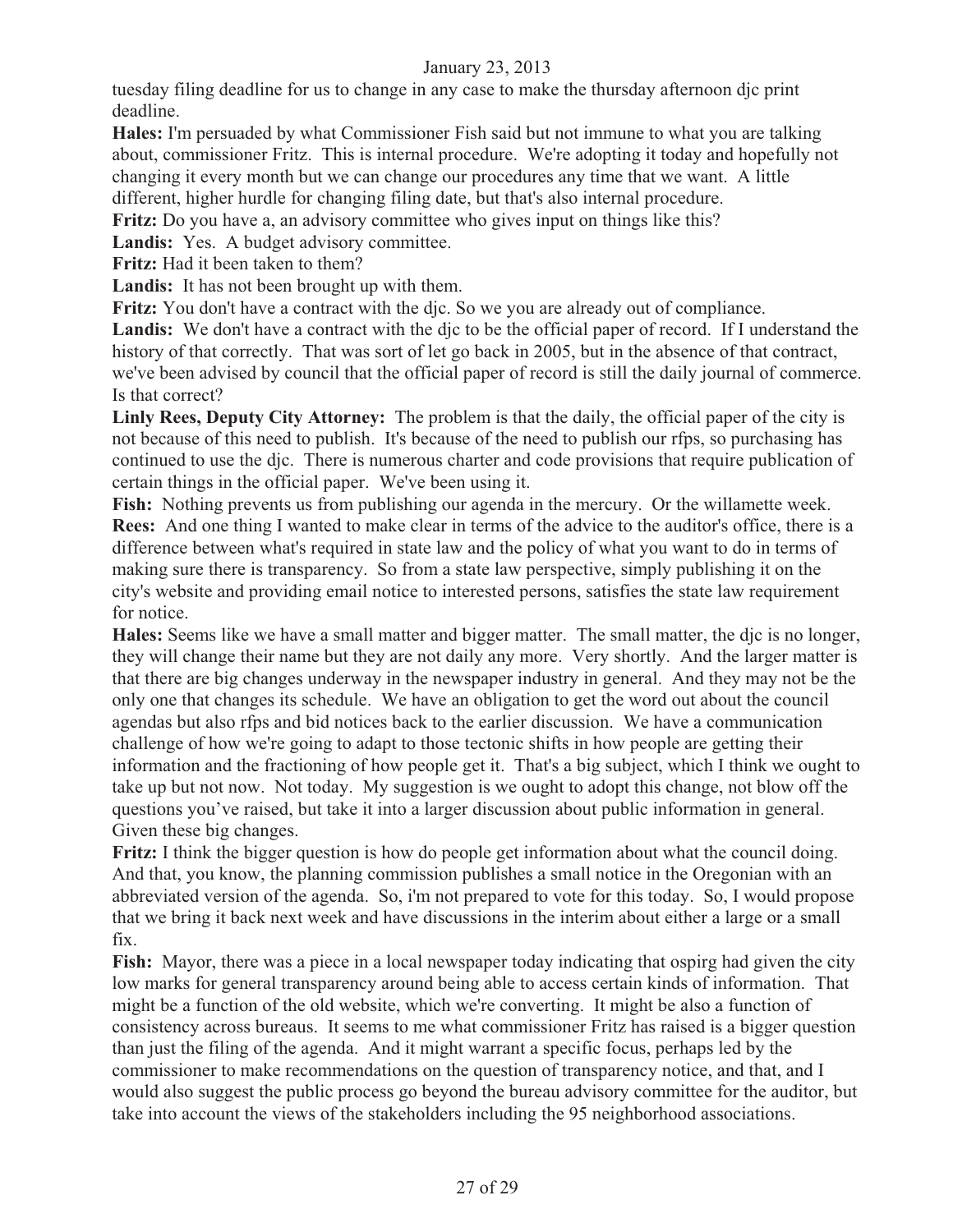**Fritz:** Thank you, commissioner, that's an excellent suggestion. The public involvement advisory committee which includes half city staff from various bureau might be an excellent source of providing some recommendations for that.

**Saltzman:** Given the sort of issues here, i'm not sure we're going to get any resolution in a week. So, i'm going to move that we remove the clause. The emergency clause. I will make that motion.

**Hales:** We remove it?

**Saltzman:** We can have a vote next week, is that correct?

**Moore-Love:** It would pass to a second reading and be effective in 30 days.

**Hales:** OK.

**Saltzman:** We can take some risk about --

**Moore-Love:** And we will be out of compliance with code.

**Saltzman:** I don't know how any solution will be reached in one week.

**Fritz:** If you leave the emergency on and we can come to an agreement, it would be able to be, to be reached before the end of the month.

**Saltzman:** Well, i'm not sure i'm on our side on some of these issues after listening, so it gives you the ability to make this from happening so i'm saying -- let's remove the emergency clause and vote on it next week. What you're offering is a longer term deal. It will not go to resolution in a week. Fish: I think i'm suffering from jet lag because i'm confused about something. I believe that there are four votes to pass this. And if so, why not keep the emergency clause so we keep this on pace. To accomplish what these three --

**Hales:** You need everybody.

**Fish:** Ok.

**Moore-Love:** It needs to be unanimous.

**Fish:** And commissioner Fritz, based on the, the comments of the mayor, that he would like to see this go on a two track, are you satisfied enough either not to vote on this matter or vote aye? **Fish:** I would like another week to look at it, I cannot tell you what outcome we can get. We have been discussing this for two years.

**Hales:** That may be the case but I think that this is not something like many things here, that will benefit from being rushed. It doesn't mean I don't want to address it. I do. And I think the suggestion he made of having a commissioner, maybe you would be interested, lead that effort about how do we deal, interface with the public with the changes? It's a big question. We need to take that up. But we're not going to get that done in a week, and I think we'll not learn much in a week.

**Fritz:** We might have something in the ordinance that we would pass next week directing piac and others to do certain things.

**Hales:** Let's take longer to figure that out. This is procedure, we can change it again in a month. If we have to. We may not be able to persuade you.

**Fritz:** I cannot in good conscience vote for this in an emergency today. If we have a week to look at amendments that would then set out a process for making a decision for better publication of the agenda and more opportunity for citizens to engage in a meaningful way on agenda items, I could possibly vote for something that's an emergency next week.

**Fish:** I second the motion to take it, the emergency clause off.

**Hales:** Take a vote on that.

**Fritz:** No.

Fish: We're removing the emergency clause for this vote, aye.

**Saltzman:** Aye.

**Novick:** Aye.

**Hales:** Aye. [gavel pounded]